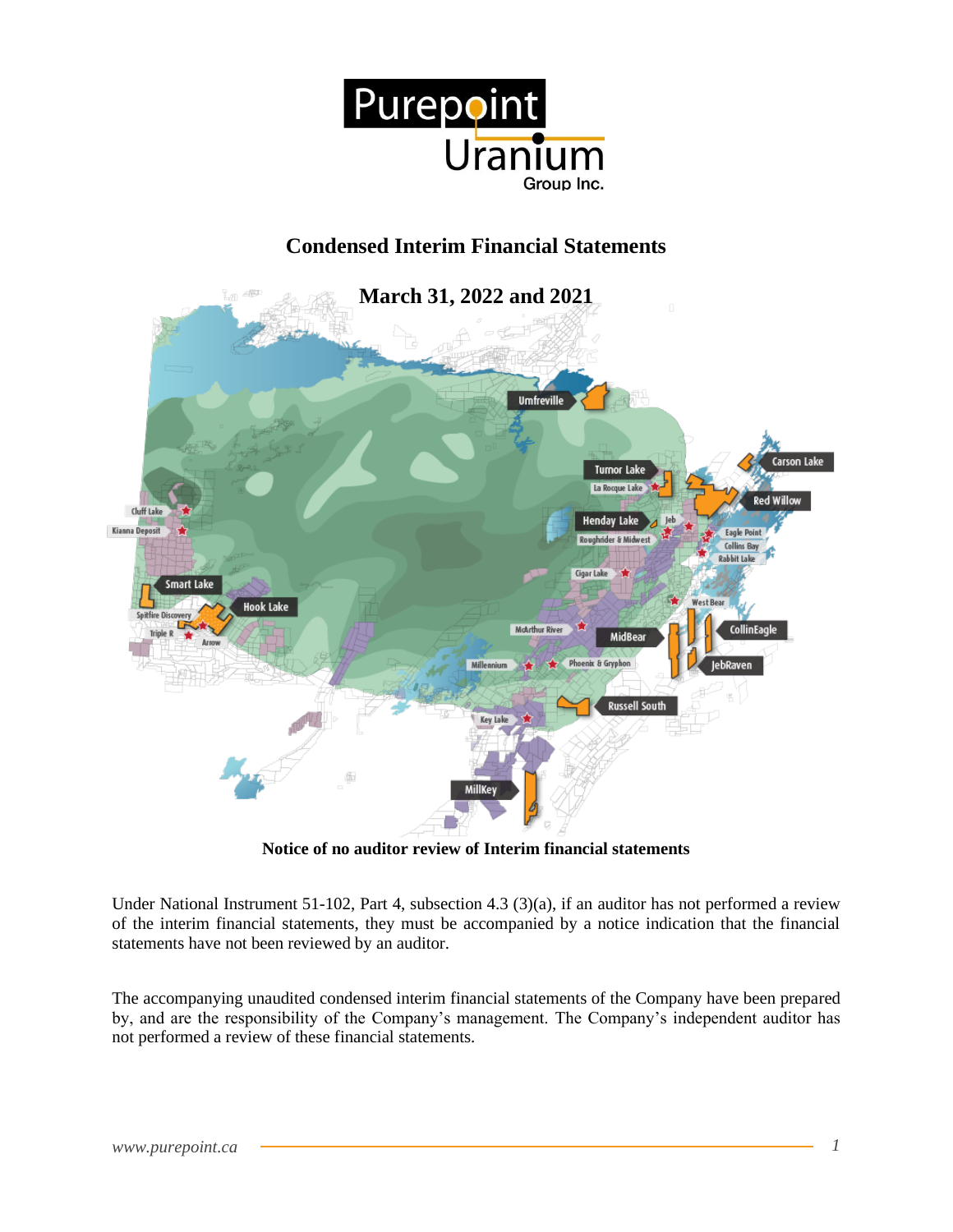

Uranium *(Expressed in Crapible Cypressed in <i>(Unaudited)* 

*(Expressed in Canadian Dollars)*

|                                                               | March 31,<br>2022 | December 31,<br>2021 |
|---------------------------------------------------------------|-------------------|----------------------|
|                                                               | \$                | $\overline{\$}$      |
| <b>Assets</b>                                                 |                   |                      |
| <b>Current assets</b>                                         |                   |                      |
| Cash                                                          | 2,613,139         | 4,275,570            |
| Accounts receivable                                           | 94,464            | 126,218              |
| Prepaid expenses                                              | 135,011           | 107,343              |
| Deposits (note 8)                                             | 11,362            | 51,362               |
|                                                               | 2,853,976         | 4,560,493            |
| Property, equipment and<br><b>Right of use asset</b> (note 5) | 27,246            | 36,146               |
|                                                               |                   |                      |
|                                                               | 2,881,222         | 4,596,639            |
| <b>Liabilities</b>                                            |                   |                      |
| <b>Current liabilities</b>                                    |                   |                      |
| Accounts payable and accrued liabilities                      | 395,294           | 328,796              |
| Advances on projects (note 7)                                 | 68,951            | 56,140               |
| Current portion of lease liability (note 9)                   | 31,559            | 41,388               |
| Deferred premium on flow-through shares (note $10(a)$ )       |                   | 205,714              |
|                                                               | 495,804           | 632,038              |
| <b>Shareholders' equity</b>                                   |                   |                      |
| Share capital (note $10(a)$ )                                 | 42,032,514        | 41,980,262           |
| Contributed surplus                                           | 12,387,110        | 12,404,406           |
| Deficit                                                       | (52,034,206)      | (50, 420, 067)       |
|                                                               | 2,385,418         | 3,964,601            |
|                                                               | 2,881,222         | 4,596,639            |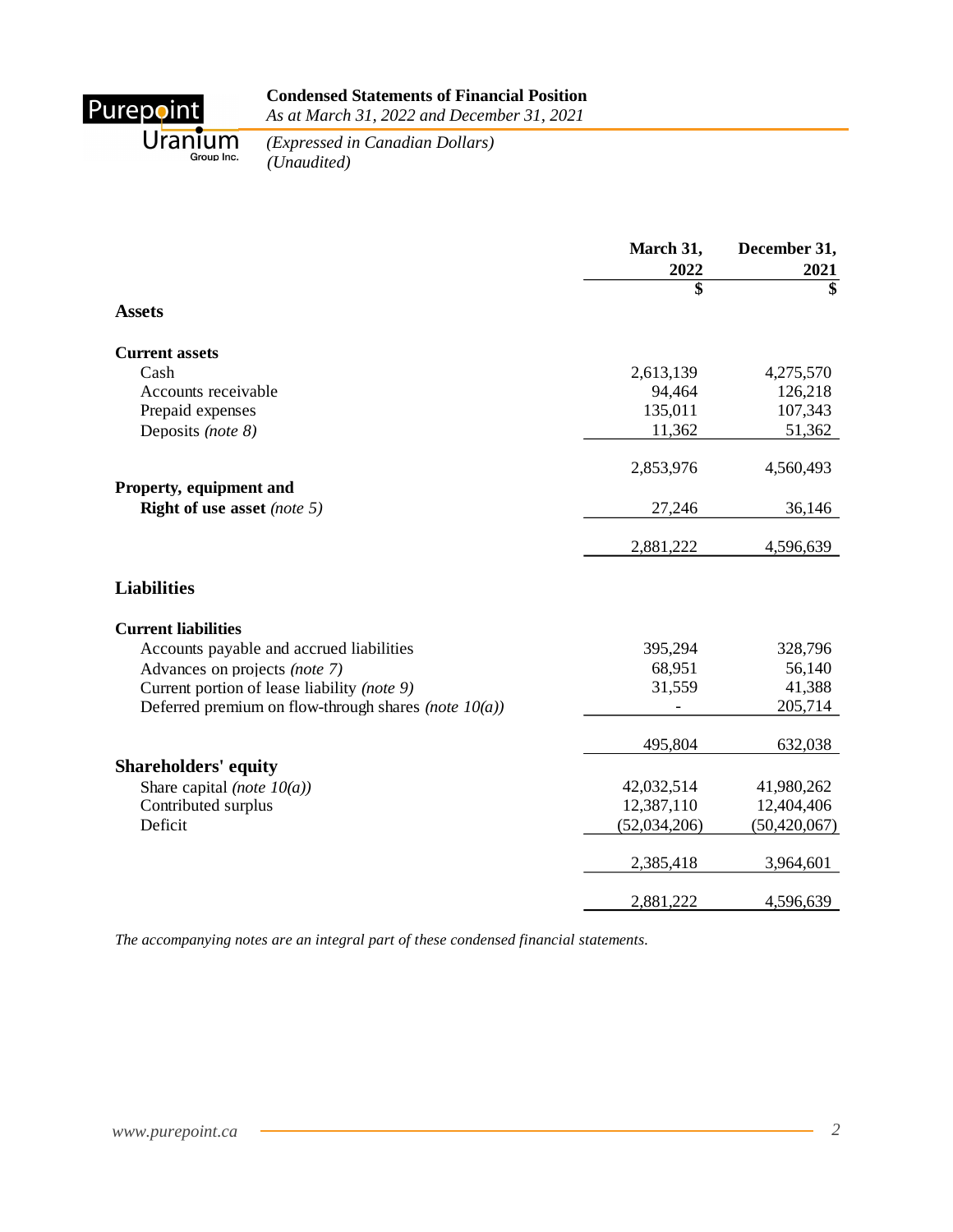

# **Condensed Statements of Loss and Comprehensive Loss**

*For the Three Months Ended March 31, 2022 and 2021*

Uranium *(Expressed in Crapible Cypressed in <i>(Unaudited)* 

*(Expressed in Canadian Dollars)*

|                                                         | For the three-month period ended |                         |  |
|---------------------------------------------------------|----------------------------------|-------------------------|--|
|                                                         |                                  | March 31,               |  |
|                                                         | 2022                             | 2021                    |  |
|                                                         | \$                               | $\overline{\mathbf{s}}$ |  |
| <b>Expenses</b>                                         |                                  |                         |  |
| Mining exploration and evaluation expenditures (note 6) | 1,443,270                        | 330,634                 |  |
| Mining exploration and evaluation salaries and benefits | 146,125                          | 126,813                 |  |
| Investor relations                                      | 108,264                          | 37,439                  |  |
| Salaries, compensations and benefits                    | 57,050                           | 56,500                  |  |
| Professional fees                                       | 41,530                           | 8,389                   |  |
| Insurance                                               | 11,281                           | 8,929                   |  |
| Transfer agent and filing fees                          | 10,468                           | 9,028                   |  |
| General and administration                              | 9,013                            | 6,643                   |  |
| Depreciation (note 5)                                   | 228                              | 228                     |  |
|                                                         | 1,827,229                        | 584,603                 |  |
| <b>Other</b>                                            |                                  |                         |  |
| Operator fees and other recoveries (note 7)             | (6,450)                          | (203, 441)              |  |
| Interest income                                         | (926)                            | (1)                     |  |
| Premium on flow-through shares                          | (205, 714)                       |                         |  |
|                                                         | (213,090)                        | (203, 442)              |  |
| Net loss and comprehensive loss                         | (1,614,139)                      | (381, 161)              |  |
|                                                         |                                  |                         |  |
| Basic and diluted loss per common share (note 13)       | (0.00)                           | (0.00)                  |  |
| Weighted average number of shares (note 13)             | 343,463,009                      | 267,714,596             |  |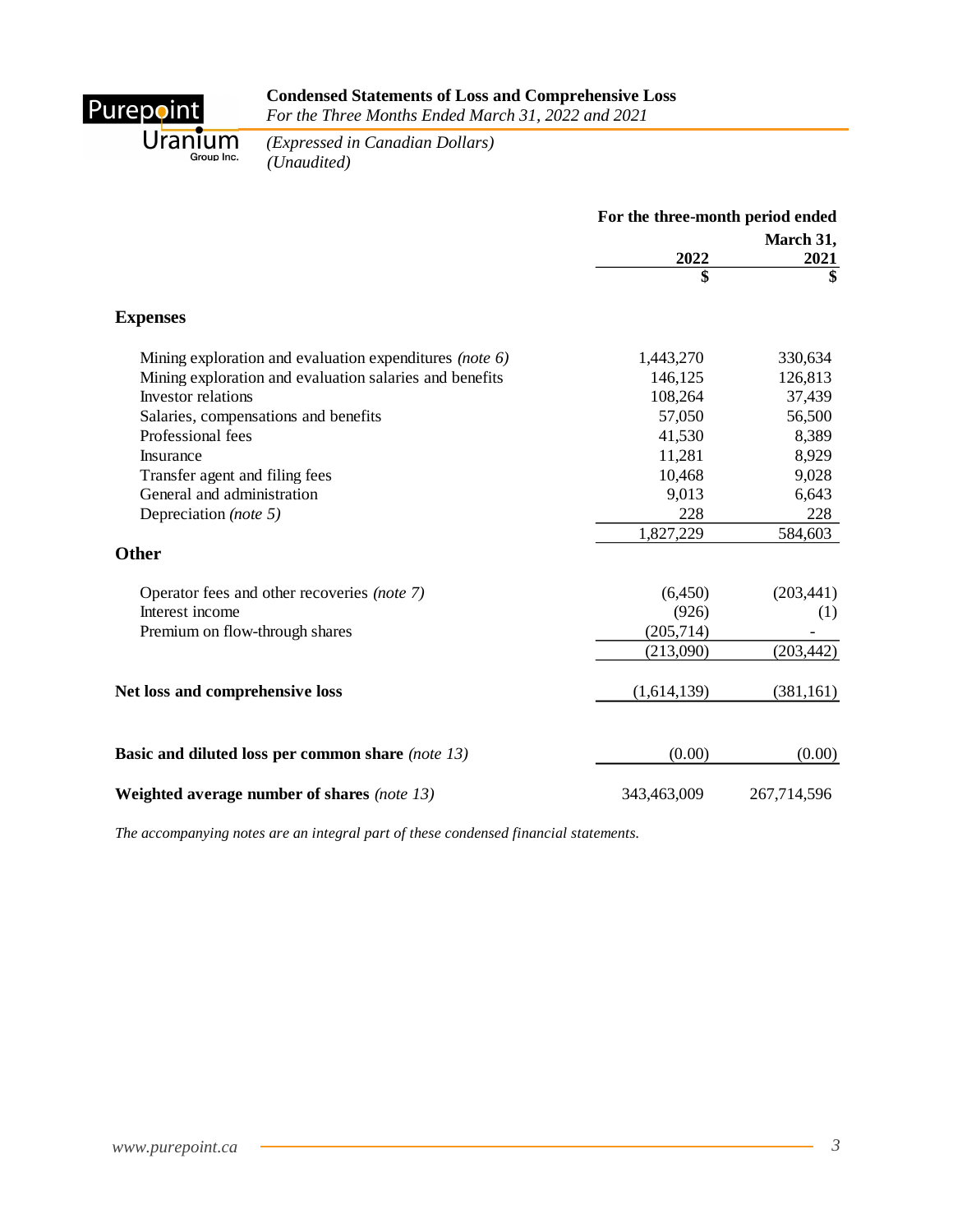#### **Condensed Statements of Changes in Equity**

*For the Three Months Ended March 31, 2022 and 2021*

Purepoint

*(Expressed in Canadian Dollars)* Uranium *(Expressed in Group line. (Unaudited)* 

|                                  | <b>Share capital</b>     |               |                    |                |               |
|----------------------------------|--------------------------|---------------|--------------------|----------------|---------------|
|                                  | Number of                |               | <b>Contributed</b> |                | <b>Equity</b> |
|                                  | shares                   | <b>Amount</b> | surplus            | <b>Deficit</b> | total         |
|                                  |                          | \$            | \$                 | \$             | \$            |
| Balance at January 1, 2022       | 343,351,111              | 41,980,262    | 12,404,406         | (50, 420, 067) | 3,964,601     |
| Exercise of warrants             | 437,320                  | 34,956        |                    |                | 34,956        |
| Fair value of exercised warrants |                          | 17,296        | (17,296)           |                |               |
| Net loss                         |                          |               |                    | (1,614,139)    | (1,614,139)   |
| <b>Balance at March 31, 2022</b> | 343,788,431              | 42,032,514    | 12,387,110         | (52,034,206)   | 2,385,418     |
| Balance at January 1, 2021       | 268,297,459              | 36,868,260    | 9,469,207          | (44, 298, 473) | 2,038,994     |
| Exercise of warrants             | 919,231                  | 73,523        |                    |                | 73,523        |
| Fair value of exercised warrants |                          | 21,292        | (21,292)           |                |               |
| Net loss                         | $\overline{\phantom{a}}$ |               |                    | (381, 161)     | (381, 161)    |
| <b>Balance at March 31, 2021</b> | 269,216,690              | 36,963,075    | 9,447,915          | (44,679,634)   | 1,731,356     |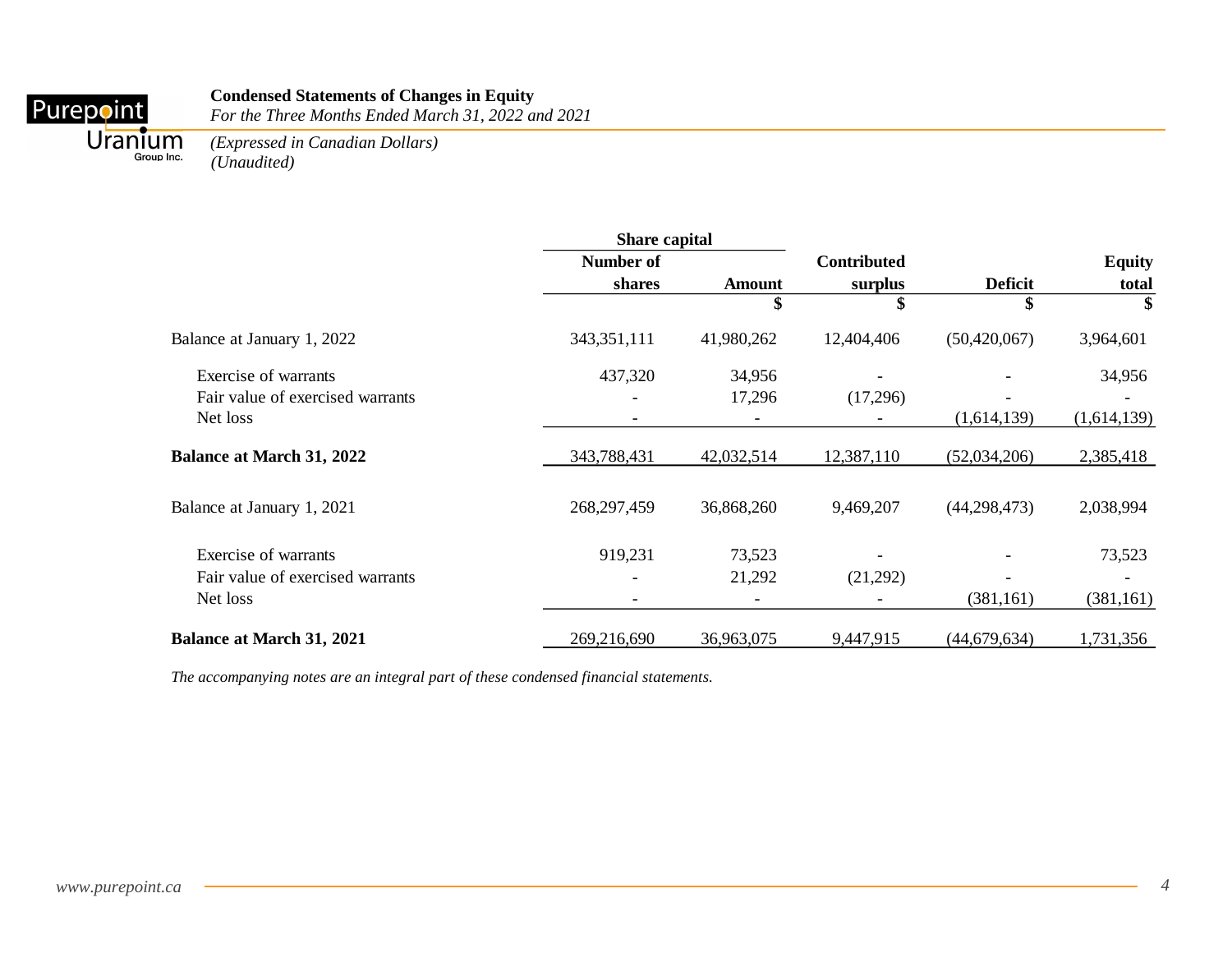

#### **Condensed Statements of Cash Flows** *For the Three Months Ended March 31, 2022 and 2021*

Uranium *(Expressed in Crapible Cypressed in <i>(Unaudited)* 

*(Expressed in Canadian Dollars)*

|                                                             | For the three-month period ended |            |  |
|-------------------------------------------------------------|----------------------------------|------------|--|
|                                                             | March 31,<br>2022                |            |  |
|                                                             |                                  | 2021<br>\$ |  |
| Cash flow from operating activities                         |                                  |            |  |
| Net loss for the period<br>Items not affecting cash:        | (1,614,139)                      | (381, 161) |  |
| Depreciation                                                | 8,900                            | 8,921      |  |
| Interest on lease liability                                 | 1,314                            | 2,566      |  |
| Premium on flow-through shares                              | (205,714)                        |            |  |
|                                                             | (1,809,639)                      | (369, 674) |  |
| Changes in non-cash items relating to operating activities: |                                  |            |  |
| Accounts receivable                                         | 31,754                           | (39,968)   |  |
| Prepaid expenses                                            | (27, 668)                        | 18,673     |  |
| Deposits                                                    | 40,000                           | 21,000     |  |
| Accounts payable and accrued liabilities                    | 66,499                           | 61,326     |  |
| Advances (disbursements) from joint venturers, net          | 12,811                           | (139, 579) |  |
|                                                             | (1,686,243)                      | (448, 222) |  |
| <b>Cash flow from financing activities</b>                  |                                  |            |  |
| Proceeds from exercise of warrants, net of costs            | 34,956                           | 73,523     |  |
| Amount paid on lease liability                              | (11, 144)                        | (11, 144)  |  |
|                                                             | 23,812                           | 62,379     |  |
| Net decrease in cash                                        | (1,662,431)                      | (385, 843) |  |
| Cash - Beginning of the period                              | 4,275,570                        | 2,341,237  |  |
| Cash - End of the period                                    | 2,613,139                        | 1,955,394  |  |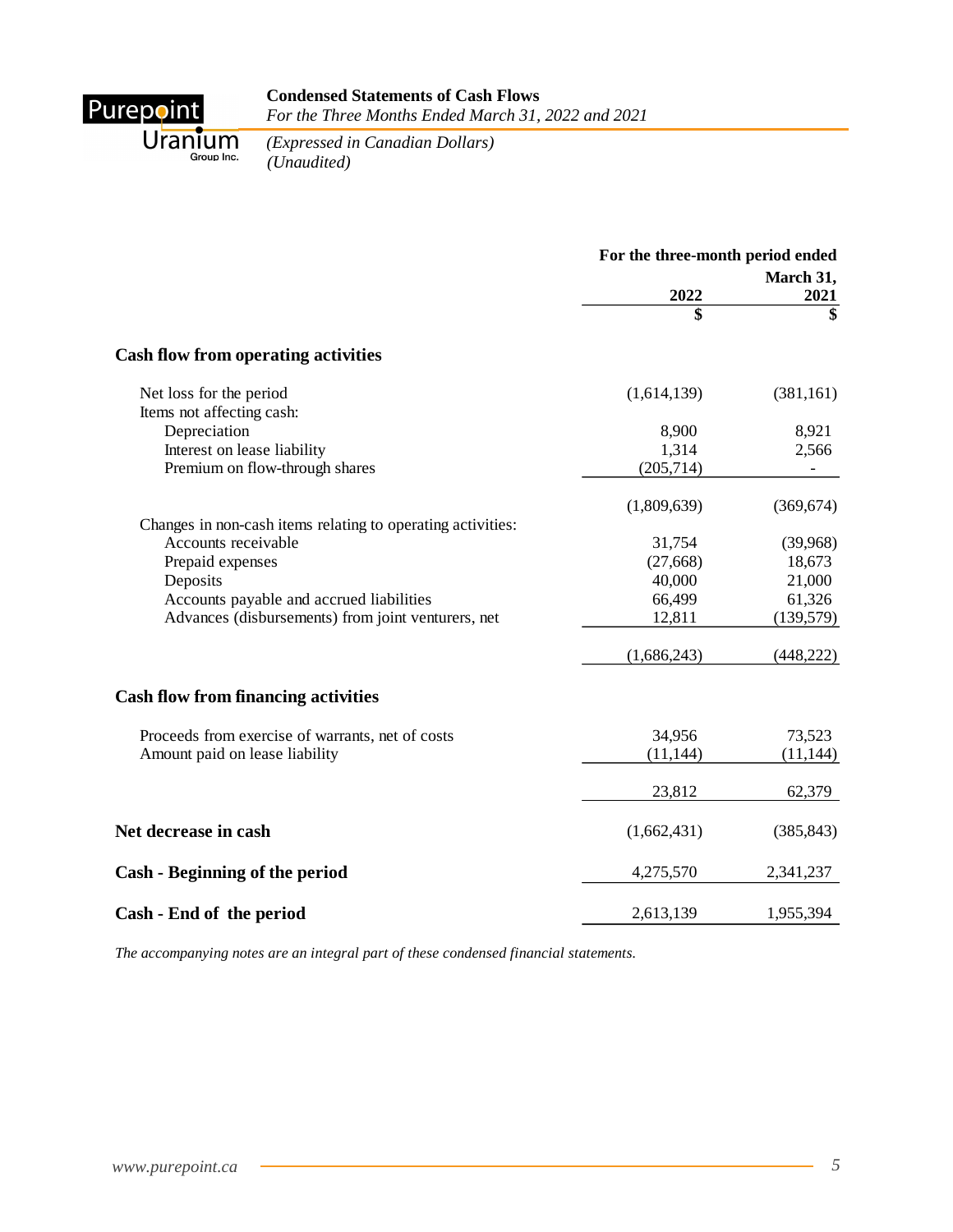

*(Expressed in Canadian Dollars) (Unaudited)*

# **1. General Information**

Purepoint Uranium Group Inc. ("the Company") is a Canadian resource company engaged in the acquisition, exploration and development of properties for the purpose of producing uranium. The Company's principal assets are mineral properties located in Saskatchewan. The ability of the Company to realize the costs it has incurred to date on these and other properties is dependent upon the discovery of economically recoverable reserves, the preservation of the Company's interest in the underlying mining claims, the ability to continue to raise adequate financing and to commence profitable operations in the future, or alternatively, upon the disposal of properties, or the Company's interests therein, on an advantageous basis.

The Company's head office is located at 120 Adelaide Street West, Suite 2500, Toronto, Ontario, M5H 1T1, Canada.

## **2. Basis of Presentation and Going Concern**

These condensed interim financial statements have been prepared on a going concern basis. The going concern basis of presentation assumes that the Company will continue in operation for the foreseeable future and be able to realize its assets and discharge its liabilities and commitments in the normal course of business.

The ability of the Company to continue as a going concern is dependent on the successful completion of the actions taken or planned. In order to meet future expenditures and cover administrative costs, the Company will need to raise additional financing. Although the Company has been successful in raising funds to date, there can be no assurance that adequate funding will be available in the future, or available under terms favourable to the Company. These circumstances may cast significant doubt as to the Company's ability to continue as a going concern and ultimately the appropriateness of the use of accounting principles to a going concern.

These condensed interim financial statements do not reflect adjustments that would be necessary if the going concern assumption were not appropriate. If the going concern basis was not appropriate for these condensed interim financial statements, then adjustments would be necessary in the carrying value of assets and liabilities, the reported expenses, and the condensed interim statement of financial position classifications used.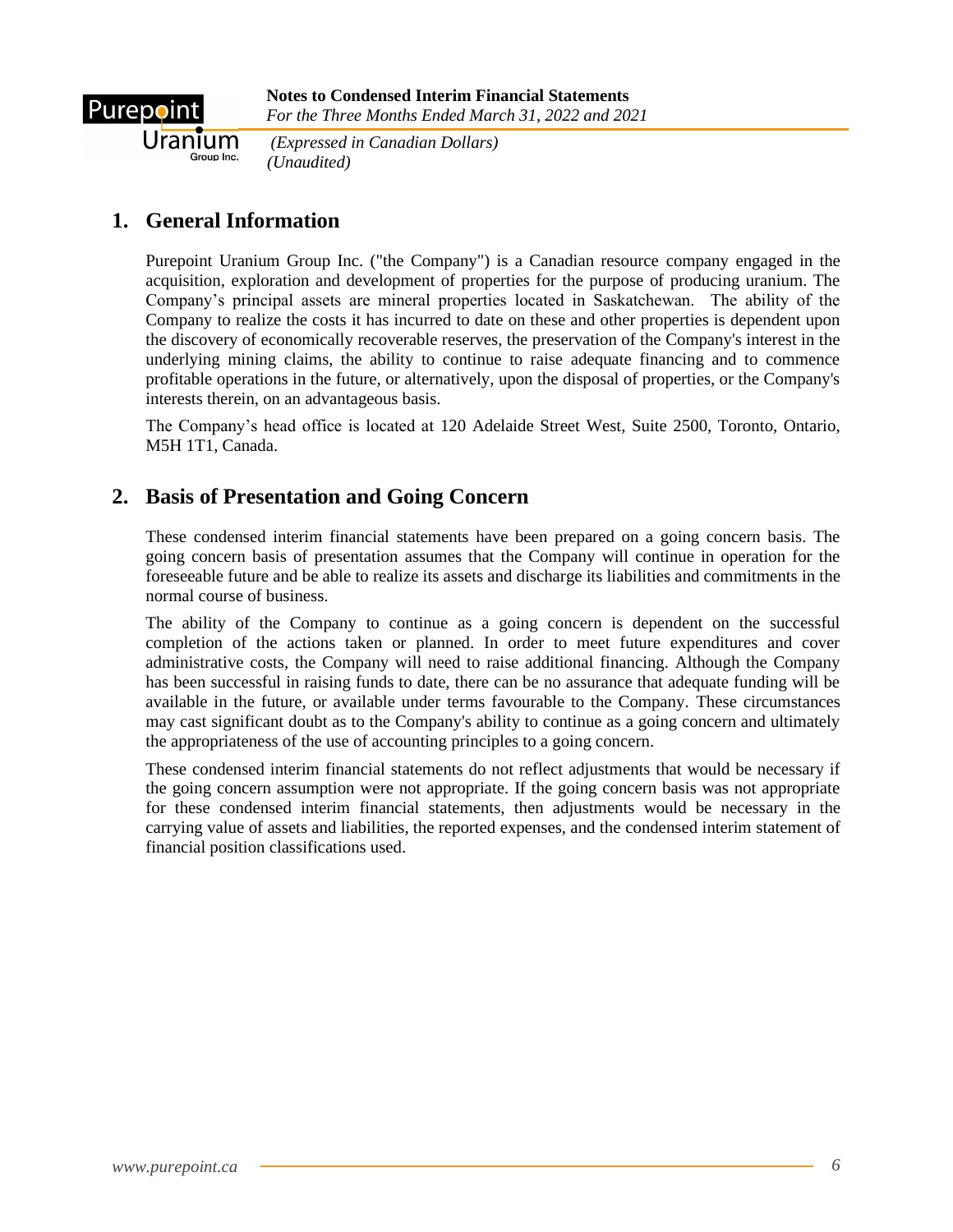

Uranium

*(Expressed in Canadian Dollars) (Unaudited)*

# **3. Significant Accounting Policies**

### **(a) Statement of compliance**

The accounting policies applied by the Company in these unaudited condensed consolidated interim financial statements are the same as those applied by the Company in its audited consolidated annual financial statements as at and for the year ended December 31, 2021. These unaudited condensed interim financial statements have been prepared in accordance with IAS 34 Interim Financial Reporting. They do not include all the information required for full annual financial statements and should be read in conjunction with the audited consolidated financial statements of the Company as at and for the year ended December 31, 2021.

The policies applied in these condensed interim financial statements are based on IFRS issued and outstanding as of May 27, 2022, the date the Board of Directors approved the condensed interim financial statements.

### **(b) IFRS 11,** *Joint Arrangements***:**

In May 2011, the IASB issued IFRS 11, which provides guidance on accounting for joint arrangements. If an arrangement has joint control, IFRS 11 classifies joint arrangements as either joint operations or joint ventures, depending on the rights and obligations of the parties involved.

A joint operation is an arrangement where the jointly controlling parties have rights to the assets and obligations in respect of the liabilities relating to the arrangement. An entity accounts for a joint operation by recognizing its portion of the assets, liabilities, revenues and expenses. A joint venture is an arrangement where the jointly controlling parties have rights to the net assets of the arrangement. This standard is effective for annual periods beginning on or after January 1, 2013, with early adoption permitted. Adoption of IFRS 11 has had no impact on the Company.

### **(c) Basis of preparation**

The condensed interim financial statements are presented in Canadian dollars. The condensed interim financial statements are prepared on the historical cost basis.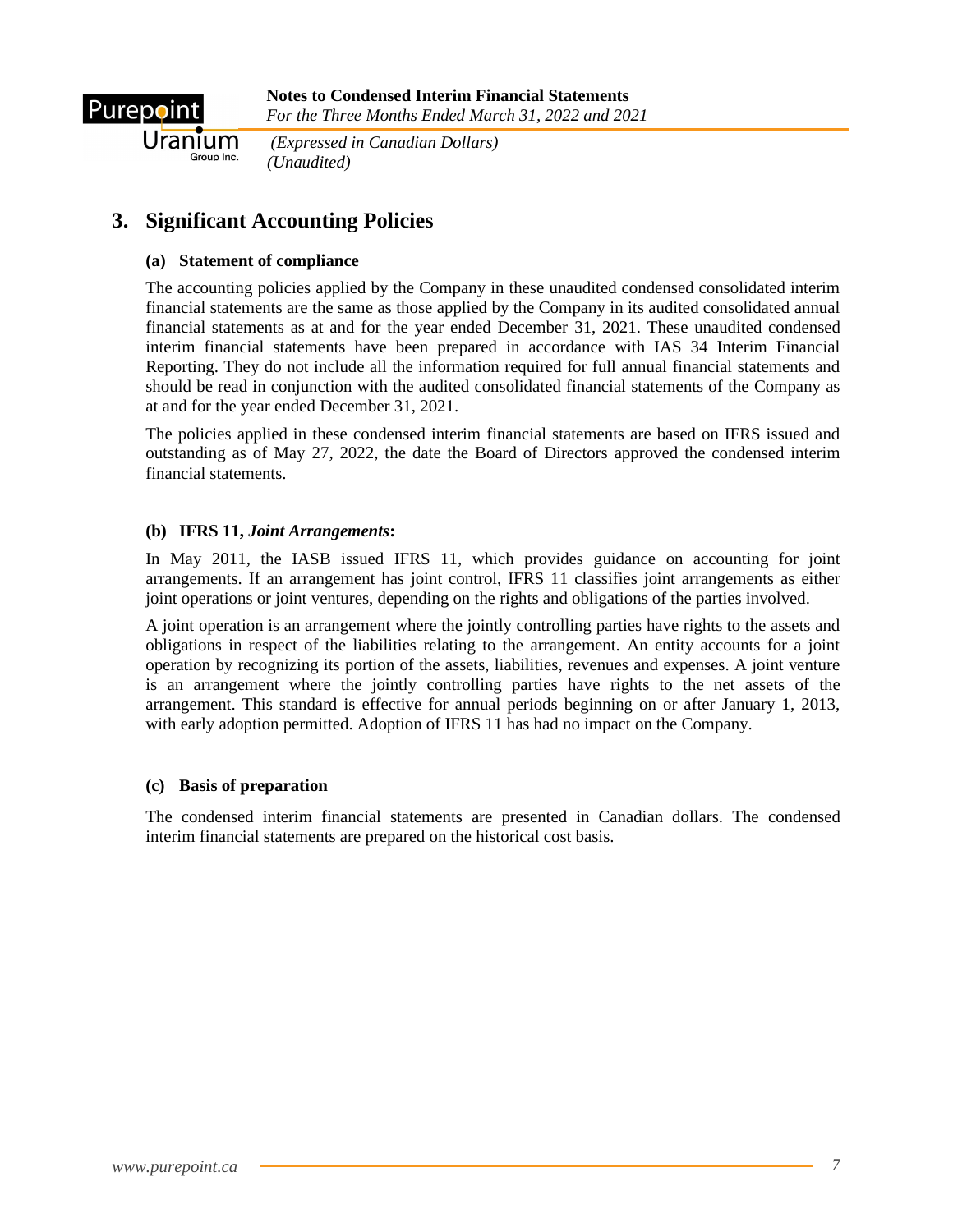

Uranium

*(Expressed in Canadian Dollars) (Unaudited)*

### **4. Significant Accounting Judgments and Estimates**

The preparation of these condensed interim financial statements requires management to make estimates and assumptions that affect the reported amounts of assets and liabilities at the date of the financial statements and reported amounts of expenses during the reporting period. Actual outcomes could differ from these estimates. The condensed interim financial statements include estimates which, by their nature, are uncertain. The impacts of such estimates are pervasive throughout the financial statements, and may require accounting adjustments based on future occurrences. Revisions to accounting estimates are recognized in the period in which the estimate is revised and the revision affects both current and future periods.

Significant assumptions about the future and other sources of estimation uncertainty that management has made at the end of the reporting period, that could have an effect on the amounts recognized in the condensed interim financial statements relate to, but are not limited to, the following:

#### *Share-based payments*

The Company grants options to certain individuals. Fair value is measured at the date of grant using the Black-Scholes option pricing mechanism. Management is required to make certain estimates when determining the fair value of stock option awards. These estimates affect the amount recognized as share-based payment expense in the condensed consolidated interim statements of loss.

## **5. Property and Equipment**

| Cost                               |              | January 1, | <b>Additions</b>    | December 31,  | <b>Additions</b>    | March 31,     |
|------------------------------------|--------------|------------|---------------------|---------------|---------------------|---------------|
|                                    |              | 2021       | in 2021             | 2021          | in 2022             | 2022          |
| Exploration property and equipment |              |            |                     |               |                     |               |
| Field property and equipment       | $\mathbb{S}$ | 5,350      | \$                  | \$<br>5,350   | \$                  | \$<br>5,350   |
| Furniture and equipment            |              | 28,373     |                     | 28,373        |                     | 28,373        |
| Right of use assets                |              | 137,637    |                     | 137,637       |                     | 137,637       |
| Office property and equipment      |              |            |                     |               |                     |               |
| Furniture and fixtures             |              | 6,544      |                     | 6,544         |                     | 6,544         |
|                                    | \$           | 177,904    | \$                  | \$<br>177,904 | \$                  | \$<br>177,904 |
|                                    |              |            |                     |               |                     |               |
| <b>Accumulated depreciation</b>    |              | January 1, | <b>Depreciation</b> | December 31.  | <b>Depreciation</b> | March 31,     |
|                                    |              | 2021       | in 2021             | 2021          | in 2022             | 2022          |
| Exploration property and equipment |              |            |                     |               |                     |               |
| Field property and equipment       | \$           | 4,417      | \$<br>186           | \$<br>4,603   | \$<br>37            | \$<br>4,640   |
| Furniture and equipment            |              | 27,667     | 177                 | 27,844        | 33                  | 27,877        |
| Right of use assets                |              | 68,817     | 34,408              | 103,225       | 8,602               | 111,827       |
| Office property and equipment      |              |            |                     |               |                     |               |
| Furniture and fixtures             |              | 5,173      | 913                 | 6,086         | 228                 | 6,314         |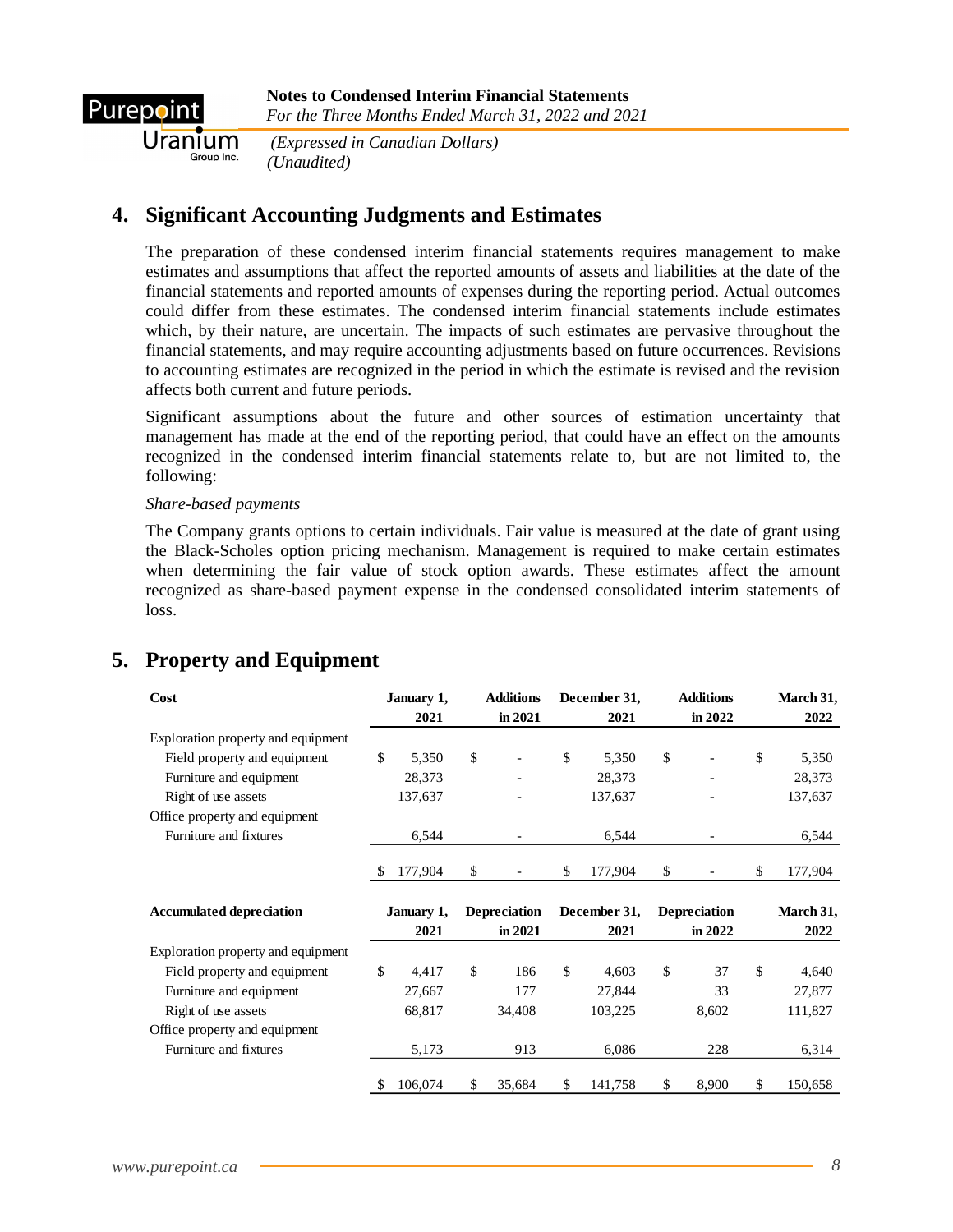

*(Expressed in Canadian Dollars) (Unaudited)*

# **5. Property and Equipment - continued**

| Net book value                     | March 31, |    | December 31, |    | January 1, |  |
|------------------------------------|-----------|----|--------------|----|------------|--|
|                                    | 2022      |    | 2021         |    | 2021       |  |
| Exploration property and equipment |           |    |              |    |            |  |
| Field property and equipment       | \$<br>710 | \$ | 747          | \$ | 933        |  |
| Furniture and equipment            | 496       |    | 529          |    | 706        |  |
| Right of use assets                | 25,810    |    | 34,412       |    | 68,820     |  |
| Office property and equipment      |           |    |              |    |            |  |
| Furniture and fixtures             | 230       |    | 458          |    | 1,371      |  |
|                                    | 27.246    |    | 36.146       | S  | 71.830     |  |

In the three-month period ended March 31, 2022, \$8,672 (2021 - \$8,693) of depreciation expense was included in mining exploration and evaluation expenditures on the condensed interim statements of loss and comprehensive loss.

### **Right of use asset – Leases per IFRS 16**

IFRS 16, Leases eliminates the classification of leases as either operating or finance leases for lessees and introduces a single lessee model which requires the lessee to recognize assets and liabilities for all leases with a term of longer than 12 months, with the exception of low-value assets. The Company adopted IFRS 16 effective January 1, 2019, using the modified retrospective approach. As a result, comparative information has not been restated and is accounted for under IAS 17, Leases. Upon transition to IFRS 16, on January 1, 2019, the Company recognized a right-of-use asset and an initial lease liability totalling \$137,637. The lease liability has a remaining term of 4 years and is discounted at a rate of 13.95%. The accretion of the lease liability and the depreciation of the right-of-use assets are recorded in mining exploration expenditures. The following table outlines the difference between operating lease commitments immediately preceding the date of initial adoption and lease liabilities recognized on the statement of financial position at adoption:

| Future minimum lease payments under operating leases at December 31, 2018        | -SS | 44.574   |
|----------------------------------------------------------------------------------|-----|----------|
| Aggregate lease payments through the expected renewal periods                    |     | 133,722  |
| Undiscounted lease payments at January 1, 2019                                   |     | 178.296  |
| Less: Effect of discounting at January 1, 2019                                   |     | (40,659) |
| Lease liability and right of use asset arising on initial application of IFRS 16 |     | 137,637  |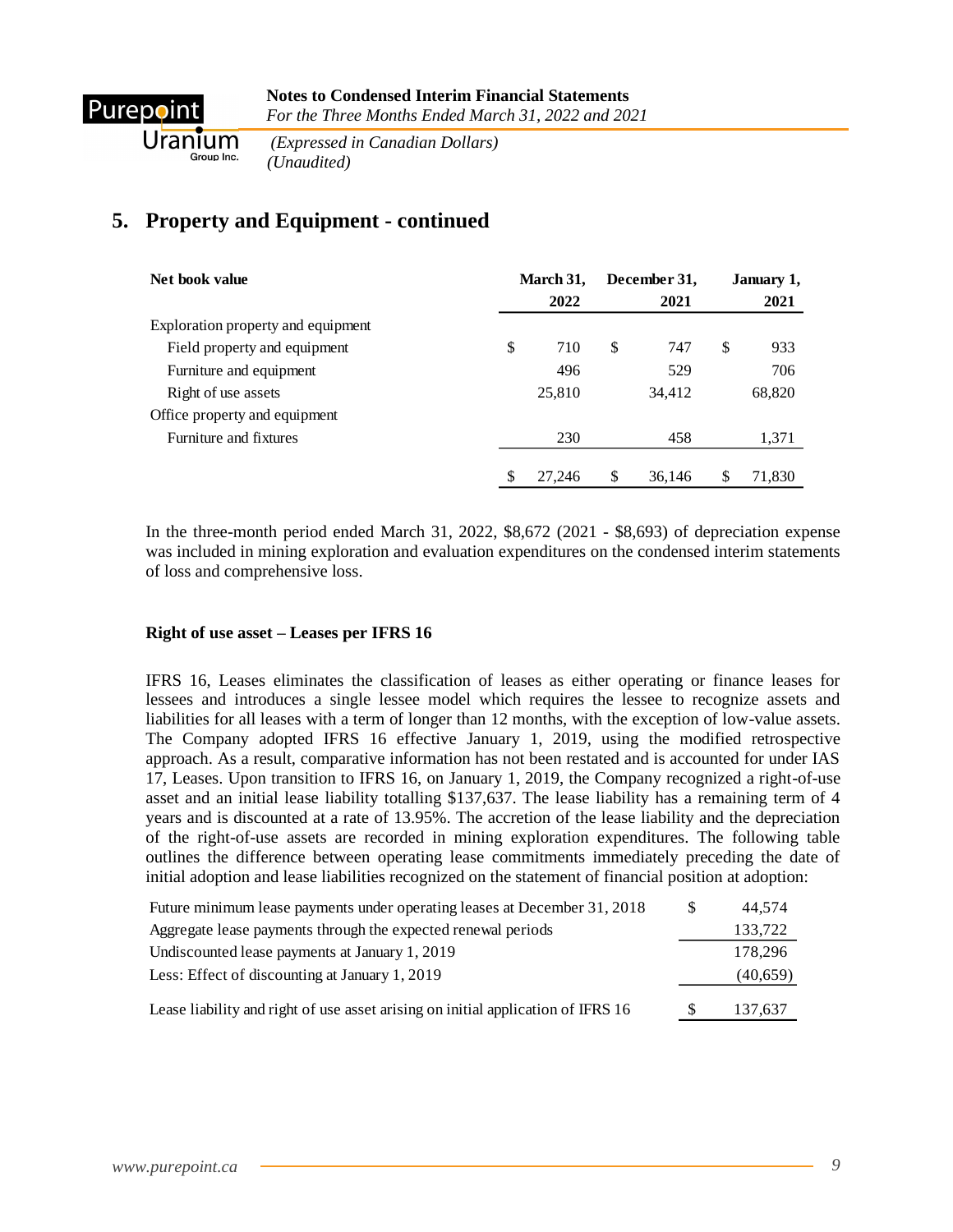

Uranium

*(Expressed in Canadian Dollars) (Unaudited)*

# **5. Property and Equipment - continued**

The Company applied the following practical expedients in the adoption of IFRS 16:

- Applied the exception not to recognize right-of-use assets for leases with a term of 12 months or less remaining at January 1, 2019 and
- Excluded initial direct costs from measuring right-of-use assets at the date of initial application.

## **6. Mining Exploration and Evaluation Expenditures**

The Company's properties are all located at the Athabasca Basin, Northern Saskatchewan. The Company currently maintains twelve properties. The Company entered into joint venture agreements and operates one of these projects with Cameco Corporation and Orano Canada Inc. (formerly AREVA Resources Canada Inc.), one of these projects with Cameco Corporation, while the other ten projects remain 100% owned. The Company also acquired 6 additional projects in 2021 through staking. These early-stage uranium projects reside in Northern Saskatchewan and will be the subject of preliminary review and surveying in 2022.

Mining exploration expenditures on the Company's properties during the three-month periods ended March 31, 2022 and 2021 are as follows:

|                             | For the three-month period ended<br>March 31, |           |    |         |
|-----------------------------|-----------------------------------------------|-----------|----|---------|
|                             |                                               | 2022      |    | 2021    |
| Red Willow Property         | \$                                            | 1,434,104 | \$ | 921     |
| <b>Hook Lake Property</b>   |                                               | 46        |    | 271,884 |
| <b>Smart Lake Property</b>  |                                               | ۰         |    |         |
| <b>Turnor Lake Property</b> |                                               | 250       |    |         |
| Umfreville Lake Property    |                                               |           |    | 8,859   |
| <b>Henday Lake Property</b> |                                               | 8,870     |    |         |
| <b>Other Properties</b>     |                                               |           |    | 48,970  |
|                             | \$                                            | 1.443.270 | \$ | 330,634 |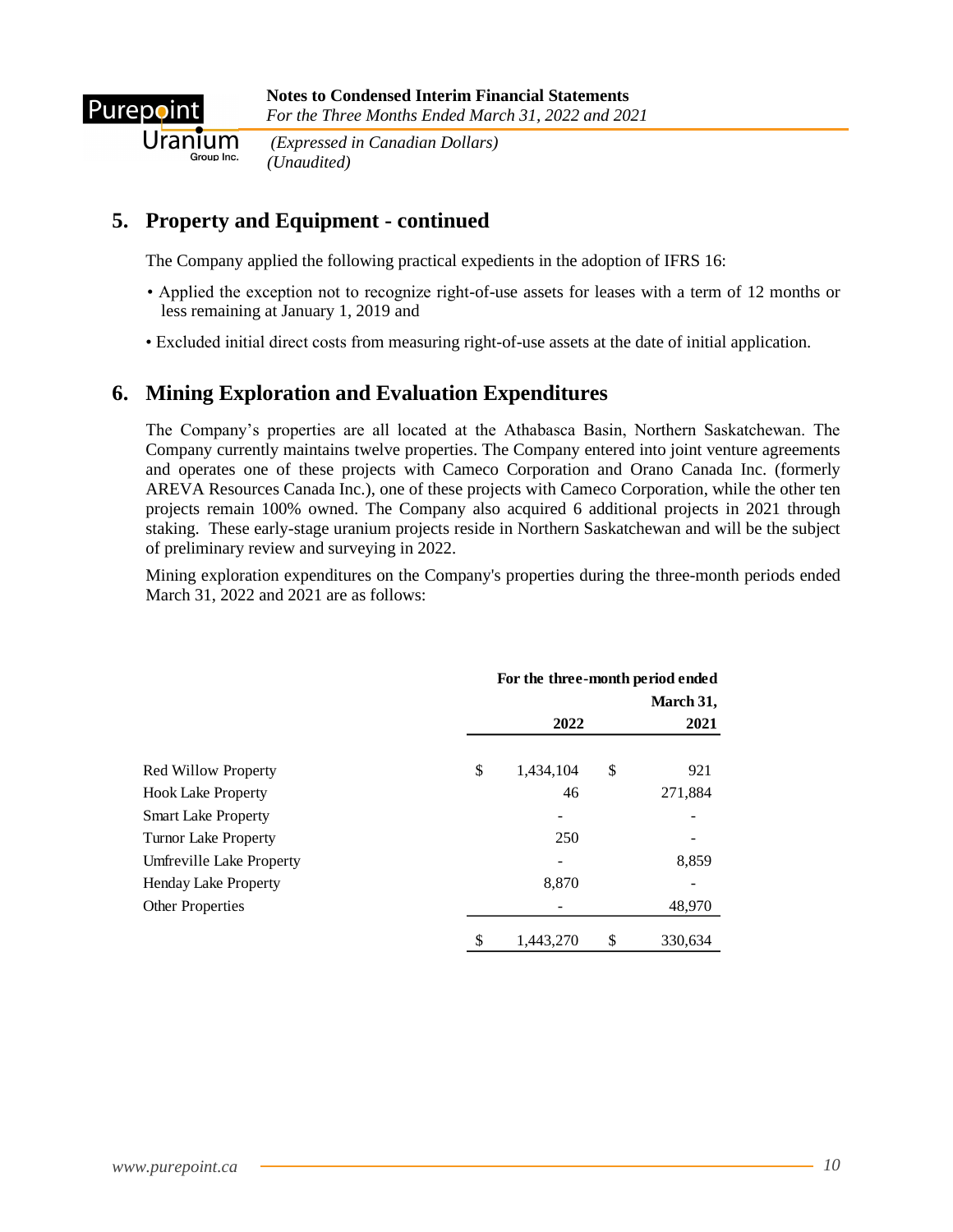

Uranium

*(Expressed in Canadian Dollars) (Unaudited)*

# **7. Advances and Receivables on Projects**

#### **Joint Venture with Cameco and Orano**

On October 31, 2012, the Company entered into a definitive joint venture agreement with Cameco Corporation ("Cameco") and Orano Canada Inc. ("Orano", formerly Areva Resources Canada Inc.) for the ongoing exploration of Hook Lake uranium project in the Athabasca Basin (the "Project") and pursuant to the option agreement with Cameco from 2007. The Company holds a 21% interest in the Project. The remaining 79% is owned equally by Cameco and Orano. The Company acts as the Project operator for the Joint Venture and charges an administration fee of 10% of the invoiced Project costs incurred. In 2021, Cameco and Orano each funded their respective portions of the project by contributing \$349,181 (2020 - \$749,159) each for a total amount of \$698,362 (2020 - \$1,498,318). In the three-month period ended March 31, 2022 Cameco and Orano advanced further \$6,493 (2021 - \$349,181) each for a total amount of \$12,986 (2021 - \$698,362). At March 31, 2022 the Company has unspent advances balance of \$68,951 (2021 - \$187,369) from Joint Venture partners. That balance is a part of advances from the Joint Venture partners, for airborne survey planned for 2022. The advances and receivables are unsecured and non-interest bearing.

The administration fees are included in operator fees and other recoveries in the condensed statements of loss and comprehensive loss.

#### **Joint Venture with Cameco**

On January 1, 2010, the Company entered into a definitive joint venture agreement with Cameco Corporation ("Cameco") for the ongoing exploration of the Smart Lake uranium project in the Athabasca Basin (the "Smart Lake Project"). The Company holds a 27% interest in the Smart Lake Project. The remaining 73% is owned by Cameco. The Company acts as the Project operator for the Joint Venture. At March 31, 2022, a receivable balance from Cameco was Nil (2021 – Nil).

### **8. Deposits**

Deposits consist of security deposit for rent for Toronto office, last month rent for Saskatoon office and a deficiency deposit for Henday property. The deficiency deposit is held by the Province of Saskatchewan in lieu of exploration work performed. The deficiency deposits will be refunded once the exploration work is completed and required filings submitted and processed.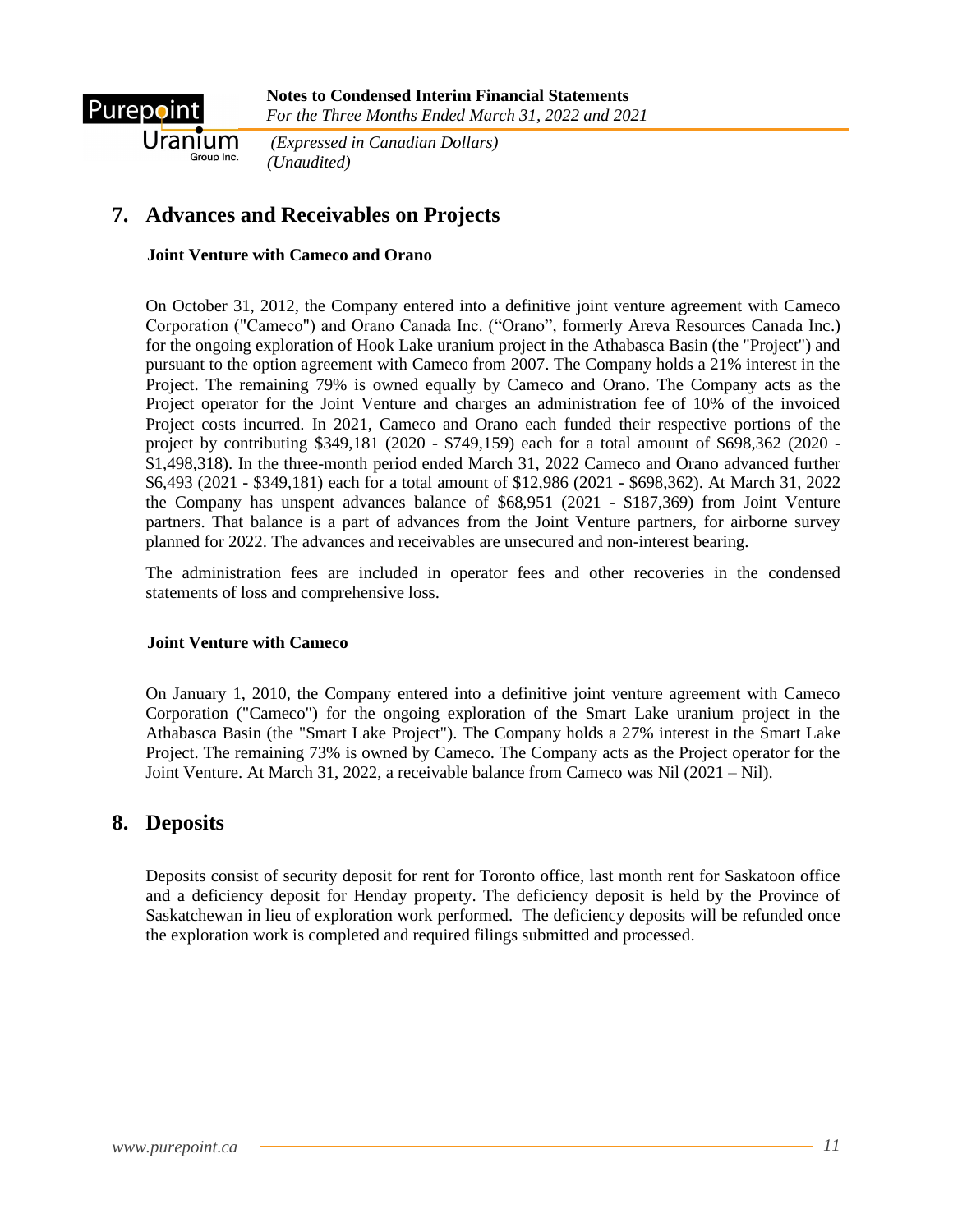

*(Expressed in Canadian Dollars) (Unaudited)*

## **9. Lease Liability**

The Company adopted IFRS 16 effective January 1, 2019 with respect to its office in Saskatoon, using the modified retrospective approach. As a result, comparative information has not been restated and is accounted for under IAS 17, Leases. Upon transition to IFRS 16 on January 1, 2019, the Company recognized right-of-use asset and initial lease liability totalling \$137,637. The lease liability is discounted at a rate of 13.95%.

|                                                | For the three-month period ended<br>March 31, |           |    |           |
|------------------------------------------------|-----------------------------------------------|-----------|----|-----------|
|                                                |                                               | 2022      |    | 2021      |
| Lease liability at the beginning of the period | \$                                            | 41.388    | \$ | 77,423    |
| Add: Lease accretion                           |                                               | 1,314     |    | 2,566     |
| Less: Total lease payments                     |                                               | (11, 143) |    | (11, 143) |
| Lease liability at the end of the period       |                                               | 31,559    |    | 68,846    |
| Less: Current portion                          |                                               | (31, 559) |    | (37, 287) |
| Lease liability - long term                    |                                               |           | \$ | 31,559    |

## **10. Shareholders' Equity**

**(a) Share Capital**

#### **Authorized, issued and outstanding common shares**

Authorized – unlimited number of common shares without par value.

Issued – 343,788,431 common shares at March 31, 2022 (December 31, 2021 – 343,351,111).

On April 7, 2021 the Company closed its brokered private placement with Red Cloud Securities Inc. In connection with the closing, the Company issued 20,404,095 flow-through units at a price of \$0.105 per unit and 31,750,778 hard-dollar units at a price of \$0.09 per unit for aggregate gross proceeds of \$5,000,000. Each hard-dollar unit consists of one common share in the capital of the Company and one common share purchase warrant. Each flow-through unit consists of one common share in the capital of the Company issued on a "flow through" basis pursuant to the Income Tax Act (Canada) and one half of one warrant. Each warrant entitles its holder to purchase one common share in the capital of the Company at an exercise price of \$0.13 per share for a period of 24 months from the date of issuance.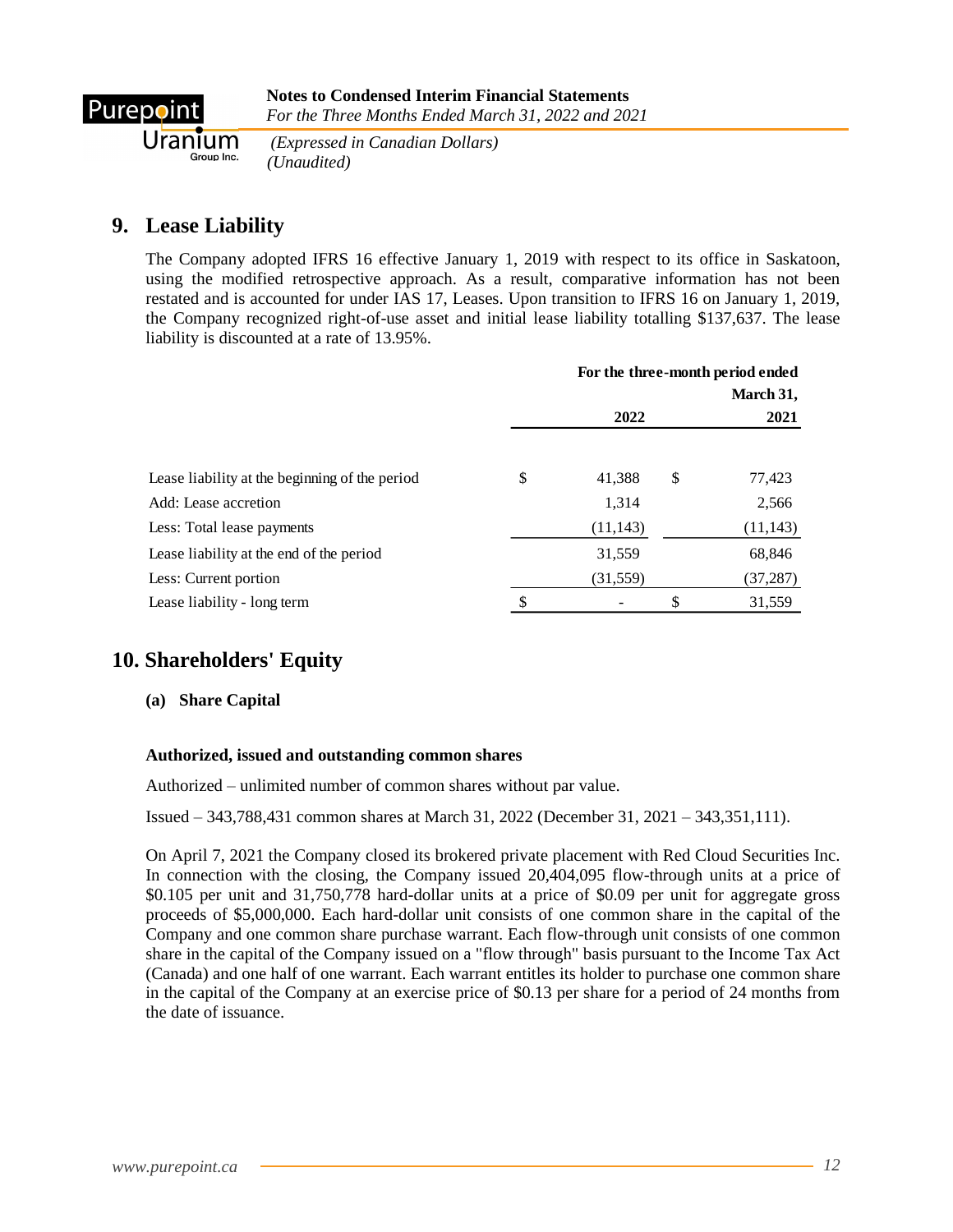

*(Expressed in Canadian Dollars) (Unaudited)*

### **10. Shareholders' Equity - continued**

#### **(a) Share Capital - continued**

#### **Authorized, issued and outstanding common shares – continued**

In connection with the closing of the private placement, the Company has paid Red Cloud and a member of the selling group cash commissions in the aggregate amount of \$342,650 and issued to Red Cloud 3,569,174 non-transferrable compensation warrants with each compensation warrant exercisable to purchase one common share of the Company at a price of \$0.105 per share for a term of 24 months following the closing date. The Company incurred aggregate cash costs of \$515,974 and compensation warrants were valued at \$253,764.

The net proceeds have been prorated to common shares and warrants in the unit based on their relative fair values with total value of \$1,386,504 being allocated to warrants.

The Black-Scholes option pricing model was used to determine the fair value of the warrants and the compensation warrants using the following assumptions for the April 2021 private placement:

| Share price on issue date | \$0.11 |
|---------------------------|--------|
| Expected dividend yield   | nil    |
| Expected volatility       | 138%   |
| Risk-free interest rate   | 1.10%  |
| Expected life             | years  |

The net proceeds raised from the sale of units will be used for the exploration and advancement of the Company's projects in the Athabasca Basin in Saskatchewan and for general working capital purposes. The gross proceeds from the sale of flow-through shares will be used to incur "Canadian exploration expenses" as defined in subsection 66.1(6) of the Income Tax Act and "flow through mining expenditures" as defined in subsection 127(9) of the Income Tax Act. Such proceeds will be renounced to the subscribers with an effective date not later than December 31, 2021, in the aggregate amount of not less than the total amount of gross proceeds raised from the issue of flowthrough shares.

All securities issued in connection with the closing of the private placement were subject to a fourmonth hold period pursuant to the applicable securities laws that expired on August 8, 2021.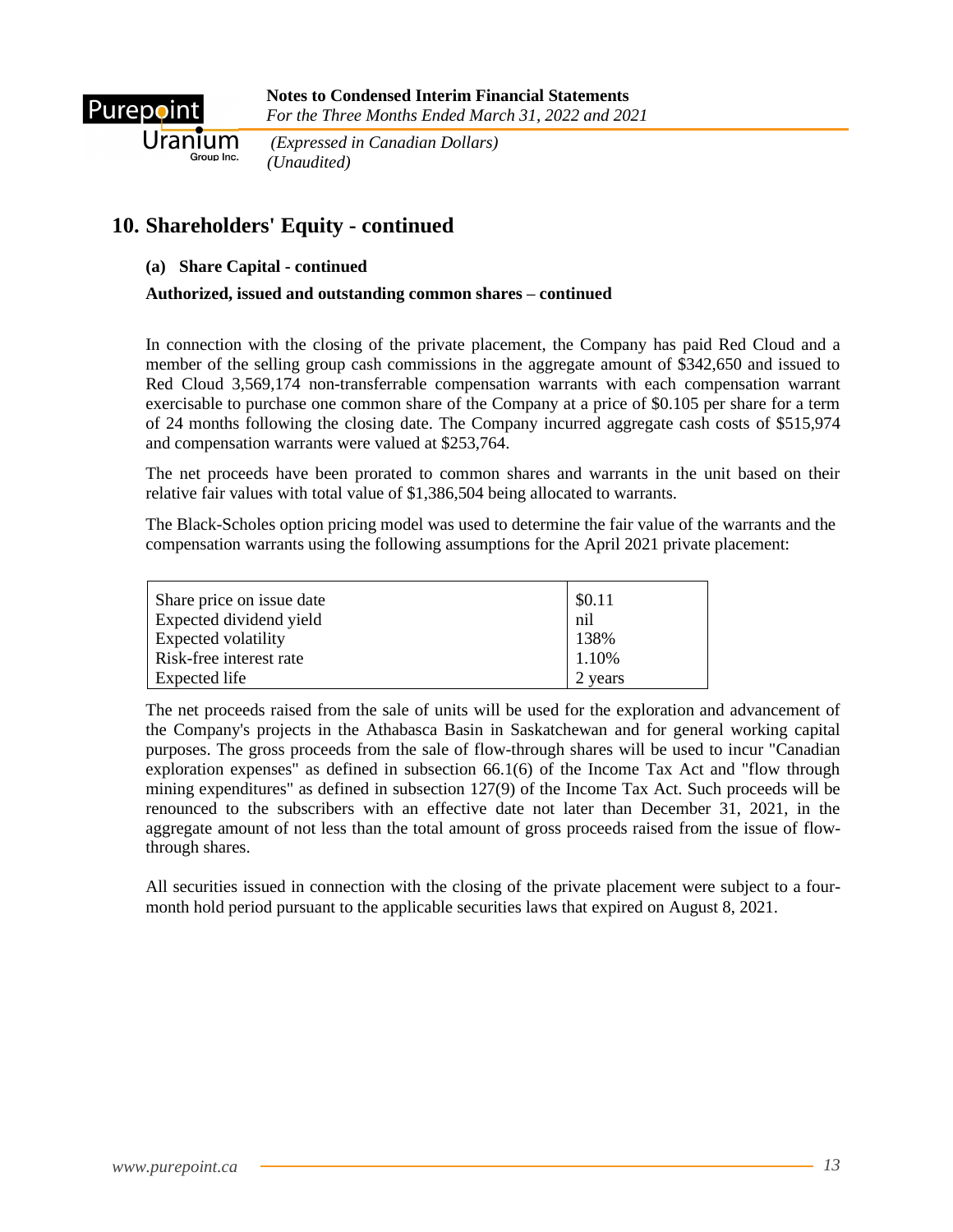

*(Expressed in Canadian Dollars) (Unaudited)*

## **10. Shareholders' Equity - continued**

### **(a) Share Capital - continued**

### **Authorized, issued and outstanding common shares – continued**

On December 31, 2021 the Company closed the final tranche of the non-brokered private placement. Together with the first tranche of the private placement closed on December 15, 2021, the Company issued a total of 10,107,643 flow-through units for aggregate gross proceeds of \$1,415,070. Each flow-through unit consists of one common share in the capital of the Company issued on a "flow through" basis pursuant to the Income Tax Act (Canada) and one half of one common share purchase warrant. Each warrant entitles its holder to purchase one common share in the capital of the Company at an exercise price of \$0.20 per share for a period of 24 months from the date of issuance.

Together with the first tranche of the Private Placement, the Company paid finders' fees consisting of a total of \$81,004 in cash and issued a total of 578,601 non-transferrable compensation warrants. Each compensation warrant entitles its holder to purchase one common share in the capital of the Company at an exercise price of \$0.20 per share for a period of 24 months after the date of issuance. The Company incurred aggregate cash costs of \$100,673 and compensation warrants were valued at \$35,036.

The net proceeds have been prorated to common shares, warrants and deferred premium on flowthrough shares based on their relative fair values with total value of \$254,556 being allocated to warrants and \$205,714 being premium on flow-through shares.

The Black-Scholes option pricing model was used to determine the fair value of the warrants and the compensation warrants using the following assumptions for the December 2021 private placement:

|                                           | December 15 | December 31 |
|-------------------------------------------|-------------|-------------|
| Share price on issue date                 | \$0.09      | \$0.085     |
| Expected dividend yield                   | nil         | nil         |
| <b>Expected volatility</b>                | 160%        | 157%        |
| Risk-free interest rate                   | 1.00%       | 1.00%       |
| Expected life                             | 2 years     | 2 years     |
| Relative fair value allocated to warrants | \$366,952   | \$22,396    |

All securities issued in connection with the first tranche closing of the private placement were subject to a four-month hold period pursuant to the applicable securities laws that expired on April 14, 2022 and all securities issued in connection with the final tranche closing of the private placement were subject to a four-month hold period pursuant to the applicable securities laws that expired on April 30, 2022.

In connection with the issuance of flow-through shares in 2021, the Company renounced a total of \$3,557,500 of qualifying expenditures to the shareholders in 2021. Out of that amount \$2,257,500 was spent in 2021 and \$1,300,000 was spent in the first quarter of 2022.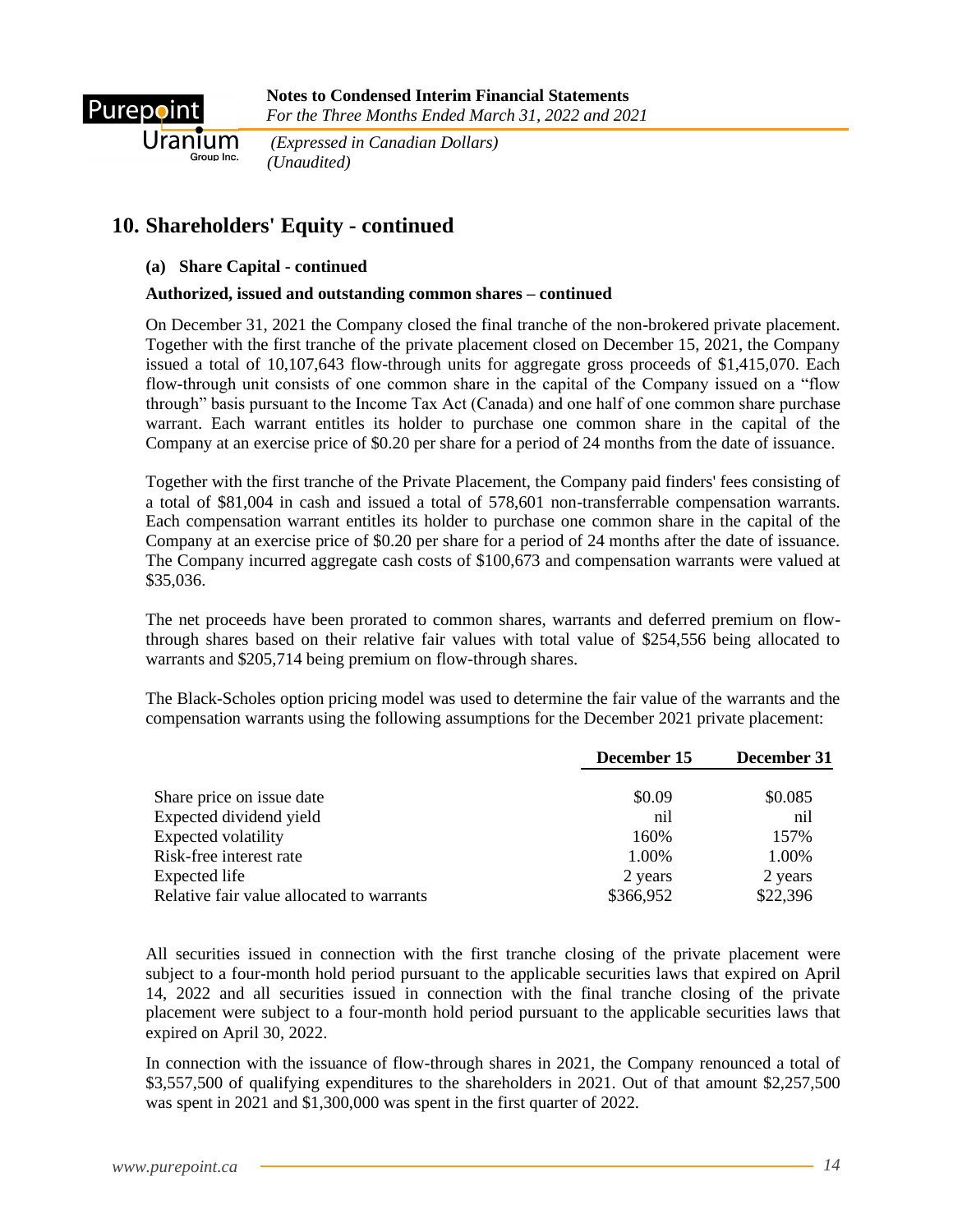

Uranium  *(Unaudited)*

*(Expressed in Canadian Dollars)*

# **10. Shareholders' Equity - continued**

#### **(b) Share purchase warrants**

The following common share purchase warrants were outstanding at March 31, 2022:

|                                | Number of  | <b>Exercise</b> | <b>Expiry</b>     |
|--------------------------------|------------|-----------------|-------------------|
|                                | warrants   | price           | date              |
|                                |            |                 |                   |
| Common share purchase warrants | 5,500,000  | 0.08            | October 22, 2022  |
| Common share purchase warrants | 36,157,480 | 0.08            | December 17, 2022 |
| Common share purchase warrants | 41,702,826 | 0.13            | April 7, 2023     |
| Common share purchase warrants | 3,569,174  | 0.105           | April 7, 2023     |
| Common share purchase warrants | 5,232,191  | 0.20            | December 15, 2023 |
| Common share purchase warrants | 400,232    | 0.20            | December 31, 2023 |
|                                | 92,561,903 |                 |                   |

A summary of warrants outstanding as at March 31, 2022 and December 31, 2021 and changes during periods ending on these dates are presented below:

|            |           | March 31,                                                        |                                          |           |       |                                 | For the year ended<br>December 31, |
|------------|-----------|------------------------------------------------------------------|------------------------------------------|-----------|-------|---------------------------------|------------------------------------|
|            |           | 2022                                                             |                                          |           |       |                                 | 2021                               |
|            |           |                                                                  |                                          |           |       |                                 | Fair                               |
| warrants   |           | value                                                            | warrants                                 |           | price |                                 | value                              |
|            |           |                                                                  |                                          |           |       |                                 |                                    |
| 92,999,223 | \$        | \$2,836,904                                                      | 54, 395, 167                             | \$        | 0.08  |                                 | \$1,048,301                        |
|            |           |                                                                  | 51,154,423                               |           | 0.14  |                                 | 2,038,897                          |
| (437,320)  |           | (17,296)                                                         | (12,550,367)                             |           | 0.08  |                                 | (250, 294)                         |
| 92,561,903 | \$        | \$2,819,608                                                      | 92,999,223                               | \$        | 0.11  |                                 | \$2,836,904                        |
|            | Number of | Weighted<br>average<br>exercise<br>price<br>0.11<br>0.08<br>0.11 | For the three-month period ended<br>Fair | Number of |       | Weighted<br>average<br>exercise |                                    |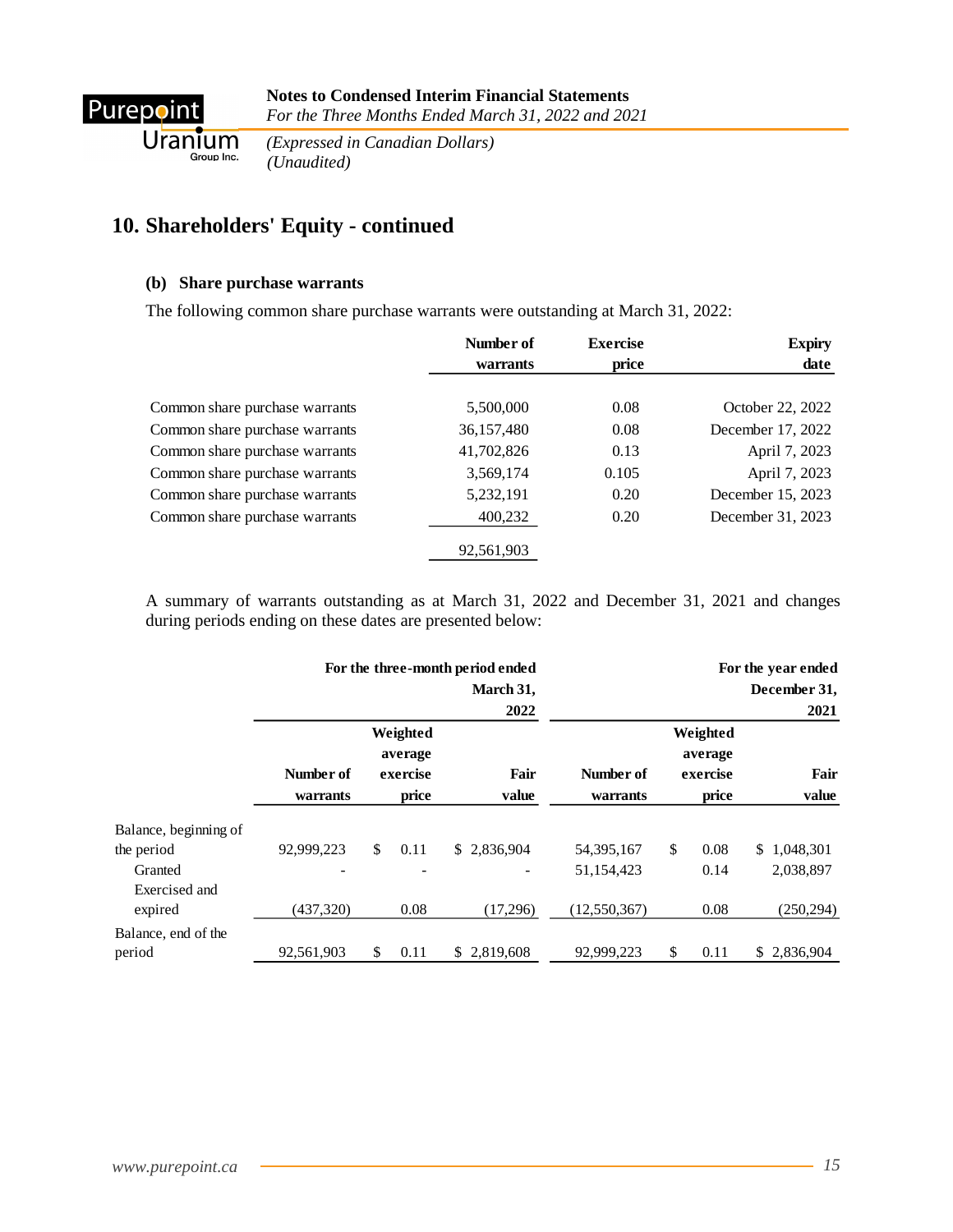

Uranium

*(Expressed in Canadian Dollars) (Unaudited)*

### **10. Shareholders' Equity - continued**

#### **(c) Shareholder's Rights Plan**

The shareholder's rights plan is intended to ensure, to the extent possible, that all shareholders of the Company are treated equally and fairly in connection with any take-over bid for the Company, and was designed to discourage discriminatory or unfair bids and to provide management, if appropriate, with sufficient time to pursue alternatives to maximize shareholder value.

## **11. Share-based Payments – Employee Share Option Plan**

The Company has a stock option plan (the "Plan"). Under the Plan, the Company can grant options to directors, officers, employees and consultants for up to 10% of the total number of issued and outstanding shares. The exercise price of the options cannot be less than the closing price of the Company's shares on the trading day preceding the date of grant and the maximum term of any option cannot exceed five years. No option shall be exercisable for a period exceeding ten years from the date the option is granted and vesting limitations shall be determined by the Board at the time that such option is granted.

On May 13, 2021 the Company granted 8,400,000 stock options at an exercise price of \$0.13 per common share, vesting immediately. These options expire in five years from the date of grant.

On December 29, 2021 the Company granted 5,800,000 stock options at an exercise price of \$0.095 per common share, vesting immediately. These options expire in five years from the date of grant.

Using the Black-Scholes pricing model, the weighted average fair value of options granted in 2021 was estimated at \$1,342,069. This amount, net of estimated forfeitures, has been recognized as an expense in the year ended December 31, 2021, as the options vested immediately. The unvested, unamortized fair value balance of stock options granted amounted to \$Nil at March 31, 2022.

The following principal assumptions were used in applying the Black-Scholes option-pricing model for options granted in 2021:

|                         | <u>May</u> | December |
|-------------------------|------------|----------|
| Risk-free interest rate | 1.10%      | 1.00%    |
| Dividend rate           | $0\%$      | 0%       |
| Expected volatility     | 128%       | 125%     |
| Expected life           | 5 years    | 5 years  |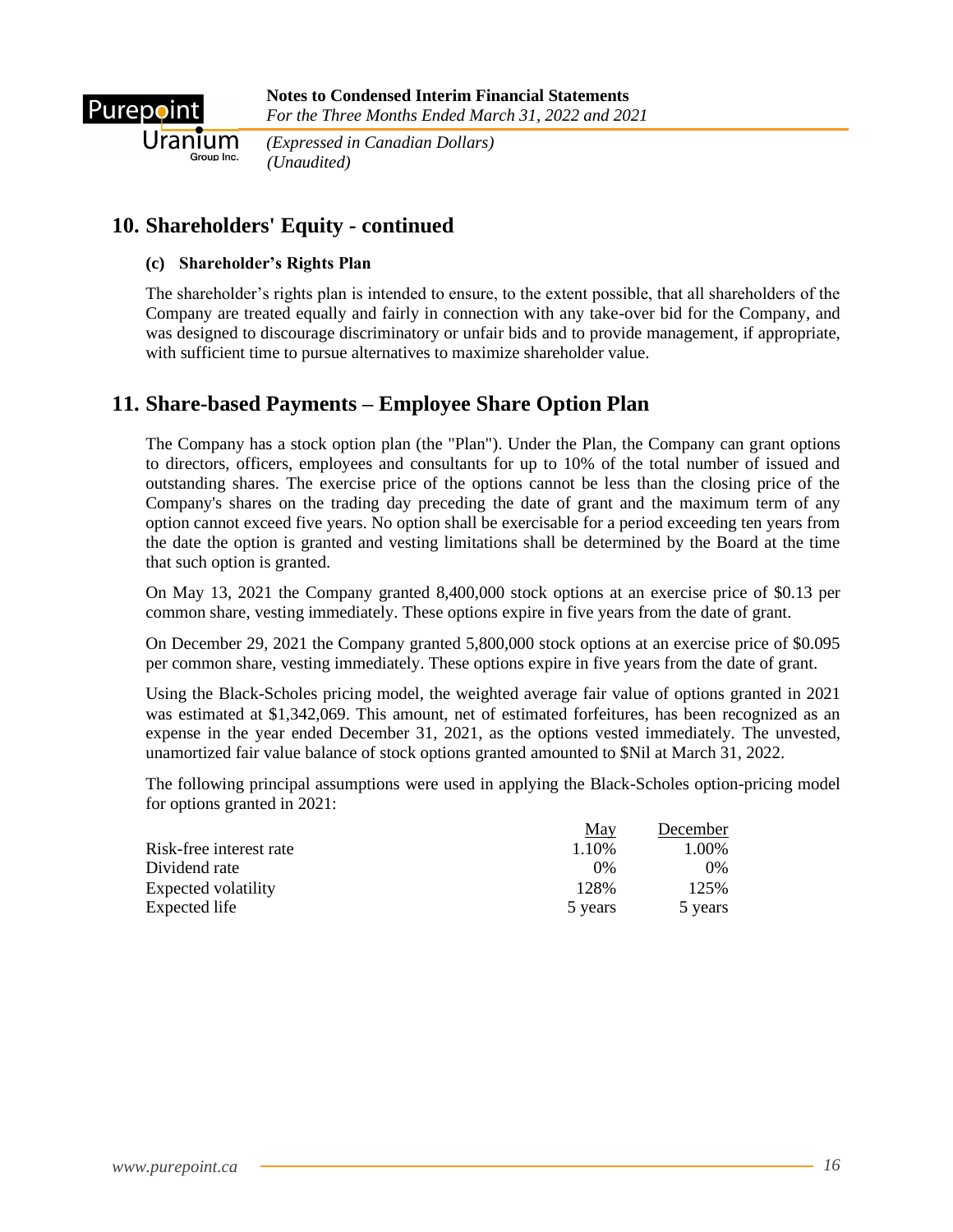

*(Expressed in Canadian Dollars) (Unaudited)*

## **11. Share-based Payments – Employee Share Option Plan - continued**

A summary of the status of the Plan as at March 31, 2022 and December 31, 2021, and changes during periods ending on these dates is presented below:

|                            | For the three-month period ended |    |                     | For the year ended |    |                     |  |
|----------------------------|----------------------------------|----|---------------------|--------------------|----|---------------------|--|
|                            |                                  |    | March 31,           |                    |    | December 31,        |  |
|                            |                                  |    | 2022                |                    |    | 2021                |  |
|                            |                                  |    | Weighted<br>average |                    |    | Weighted<br>average |  |
|                            | Number of                        |    | exercise            | Number of          |    | exercise            |  |
|                            | options                          |    | price               | options            |    | price               |  |
| Balance, beginning of      |                                  |    |                     |                    |    |                     |  |
| the period                 | 29,000,000                       | \$ | 0.09                | 22,210,000         | \$ | 0.08                |  |
| Granted                    |                                  |    |                     | 14,200,000         |    | 0.12                |  |
| Exercised and expired      |                                  |    |                     | (7,410,000)        |    | 0.10                |  |
| Balance, end of the period | 29,000,000                       | \$ | 0.09                | 29,000,000         | \$ | 0.09                |  |

As at March 31, 2022, the Company had stock options issued to directors, officers, employees and contractors of the Company outstanding and exercisable as follows:

| Date of           | Number of  | <b>Number</b> |                           | <b>Exercise</b> | <b>Expiry</b>     |
|-------------------|------------|---------------|---------------------------|-----------------|-------------------|
| grant             | options    | exercisable   |                           | price           | date              |
|                   |            |               |                           |                 |                   |
| July 13, 2017     | 2,800,000  | 2,800,000     | $\mathcal{S}$             | 0.065           | July 13, 2022     |
| May 16, 2018      | 2,700,000  | 2,700,000     | <sup>\$</sup>             | 0.06            | May 16, 2023      |
| April 26, 2019    | 2,900,000  | 2,900,000     | \$                        | 0.085           | April 26, 2024    |
| April 27, 2020    | 6,400,000  | 6,400,000     | \$                        | 0.07            | April 27, 2025    |
| May 13, 2021      | 8,400,000  | 8,400,000     | \$                        | 0.13            | May 13, 2026      |
| December 29, 2021 | 5,800,000  | 5,800,000     | $\boldsymbol{\mathsf{S}}$ | 0.095           | December 29, 2026 |
|                   | 29,000,000 | 29,000,000    |                           |                 |                   |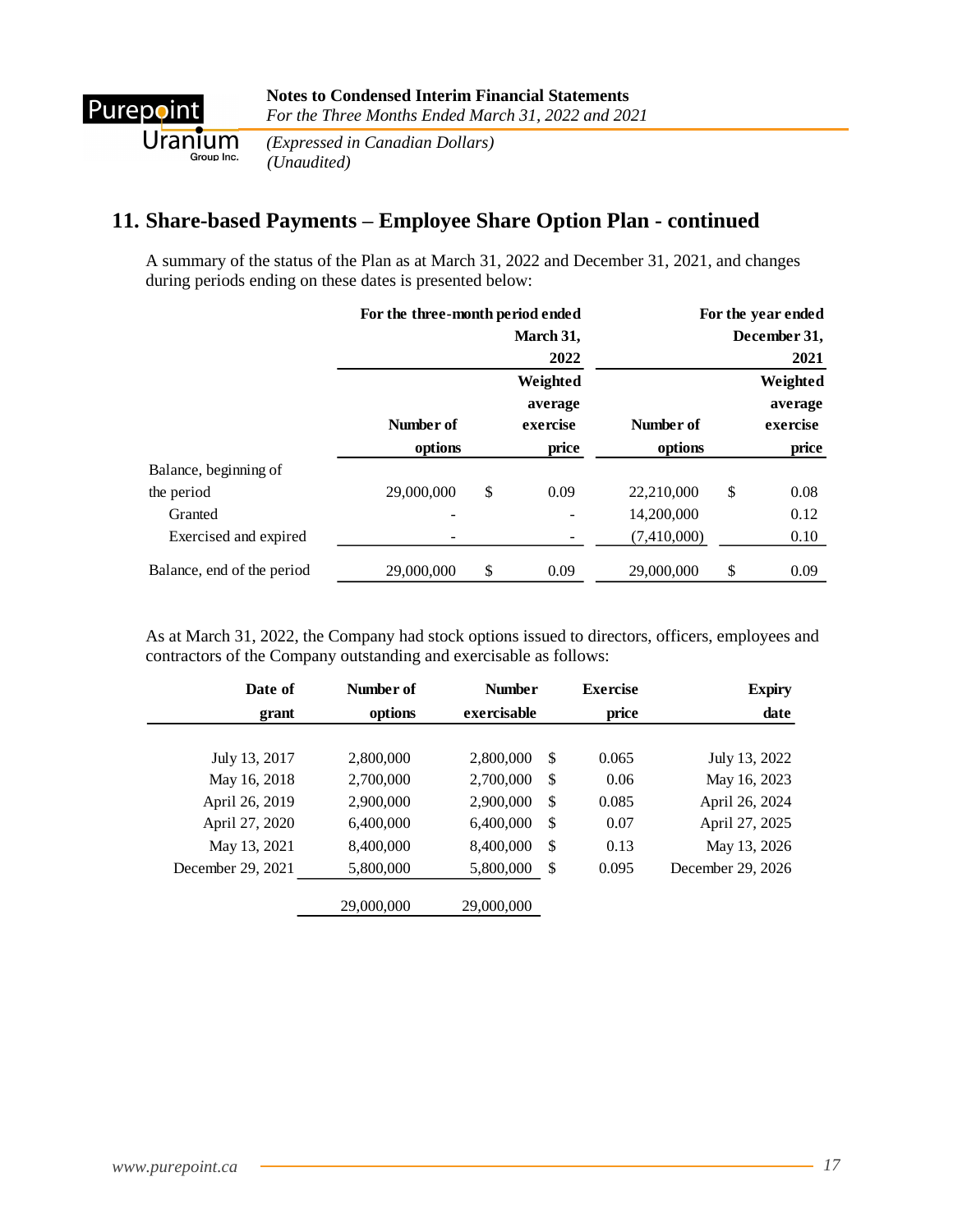

*(Expressed in Canadian Dollars) aroup Inc. (Unaudited)* 

## **12. Income Taxes**

Deferred taxes are provided as a result of temporary differences that arise due to the differences between the income tax values and carrying amount of assets and liabilities. Deferred tax assets have not been recognized in respect of the following deductible temporary differences because the Company cannot reliably estimate if future taxable profit will be available, against which these benefits can be utilized:

|                          | 2021 |           |   | 2020      |  |  |
|--------------------------|------|-----------|---|-----------|--|--|
| Non capital losses       | \$   | 7.994.110 | S | 7,021,300 |  |  |
| Exploration expenditures |      | 9,750,710 |   | 9,473,210 |  |  |
| Share issuance costs     |      | 816,540   |   | 147,150   |  |  |
| Property and equipment   |      | 104,730   |   | 103,460   |  |  |
| Investment tax credits   |      | 67,850    |   | 67,850    |  |  |
| Capital lease obligation |      | 6,980     |   | 8,600     |  |  |

The non-capital losses carried forward will expire between 2026 and 2041. The exploration expenditures, and property and equipment may be carried forward indefinitely. The share issue and financing costs will be deducted for tax purposes over the next three years. Investment tax credits will expire between 2029 and 2033.

### **13. Loss per Share**

#### **(a) Basic**

Basic loss per share is calculated by dividing the net loss by the weighted average number of common shares issued during the period.

|                                            | For the three-month period ended |             |    |             |
|--------------------------------------------|----------------------------------|-------------|----|-------------|
|                                            | 2022<br>2021                     |             |    | March 31,   |
|                                            |                                  |             |    |             |
| Loss attributable to common shareholders   | S                                | (1,614,139) | \$ | (381, 161)  |
| Weighted average common shares outstanding |                                  | 343,463,009 |    | 267,714,596 |
| Basic loss per common share                | \$                               | (0.00)      | S  | (0.00)      |

#### **(b) Diluted**

Diluted loss per common share has not been presented as this is anti-dilutive.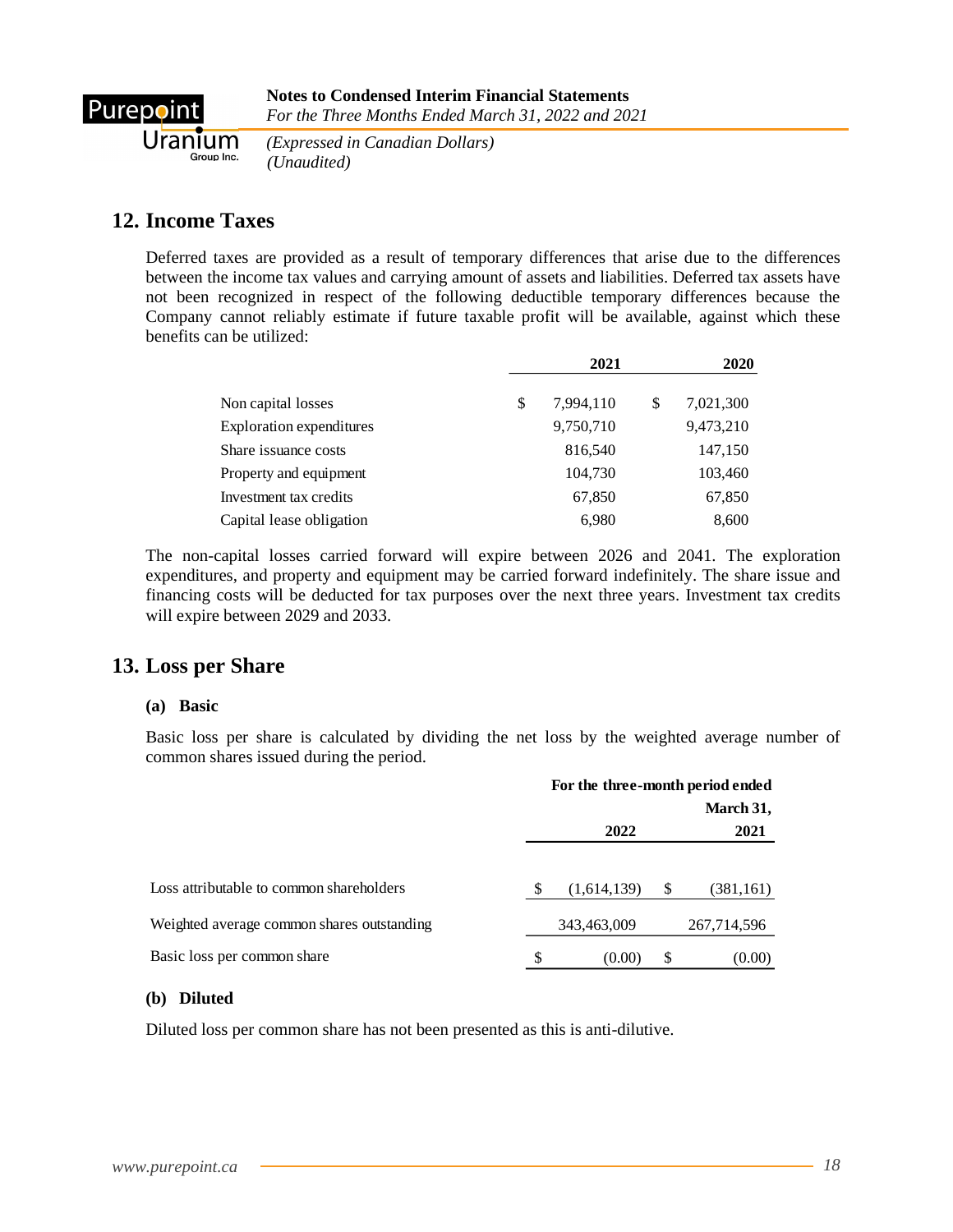

*(Expressed in Canadian Dollars) (Unaudited)*

# **14. Commitment**

Pursuant to the issuance of flow-through shares described in note 10(a), the Company is required to spend \$1,508,500 on Canadian exploration expenditures before the end of 2021 and 2,142,430 before the end of 2022. As of March 31, 2022, the Company fulfilled it's commitment spending on qualifying Canadian exploration expenditures approximately \$2,350,930 in 2021 and \$1,300,000 in the first quarter of 2022.

## **15. Financial Instruments**

The Company's financial instruments include cash, accounts receivable, accounts payable and accrued liabilities and advances on project. The fair value of these financial instruments approximates their carrying value.

*Fair Value Hierarchy*

The fair value hierarchy establishes three levels to classify inputs to the valuation techniques used to measure fair value. Level 1 inputs are quoted market prices (unadjusted) in active markets for identical assets or liabilities. Level 2 inputs are inputs other than quoted market prices included in Level 1 that are observable for the asset or liability, either directly, such as prices, or indirectly (derived from prices). Level 3 inputs are unobservable (supported by little or no market activity), such as non-corroborative indicative prices for a particular instrument provided by a third party.

## **16. Financial Risk Management**

### **(a) Credit risk management**

The Company's credit risk is primarily attributable to accounts receivable (excluding HST). The Company has no significant concentration of credit risk arising from operations. Management believes that the credit risk concentration with respect to financial instruments included in accounts receivable is remote.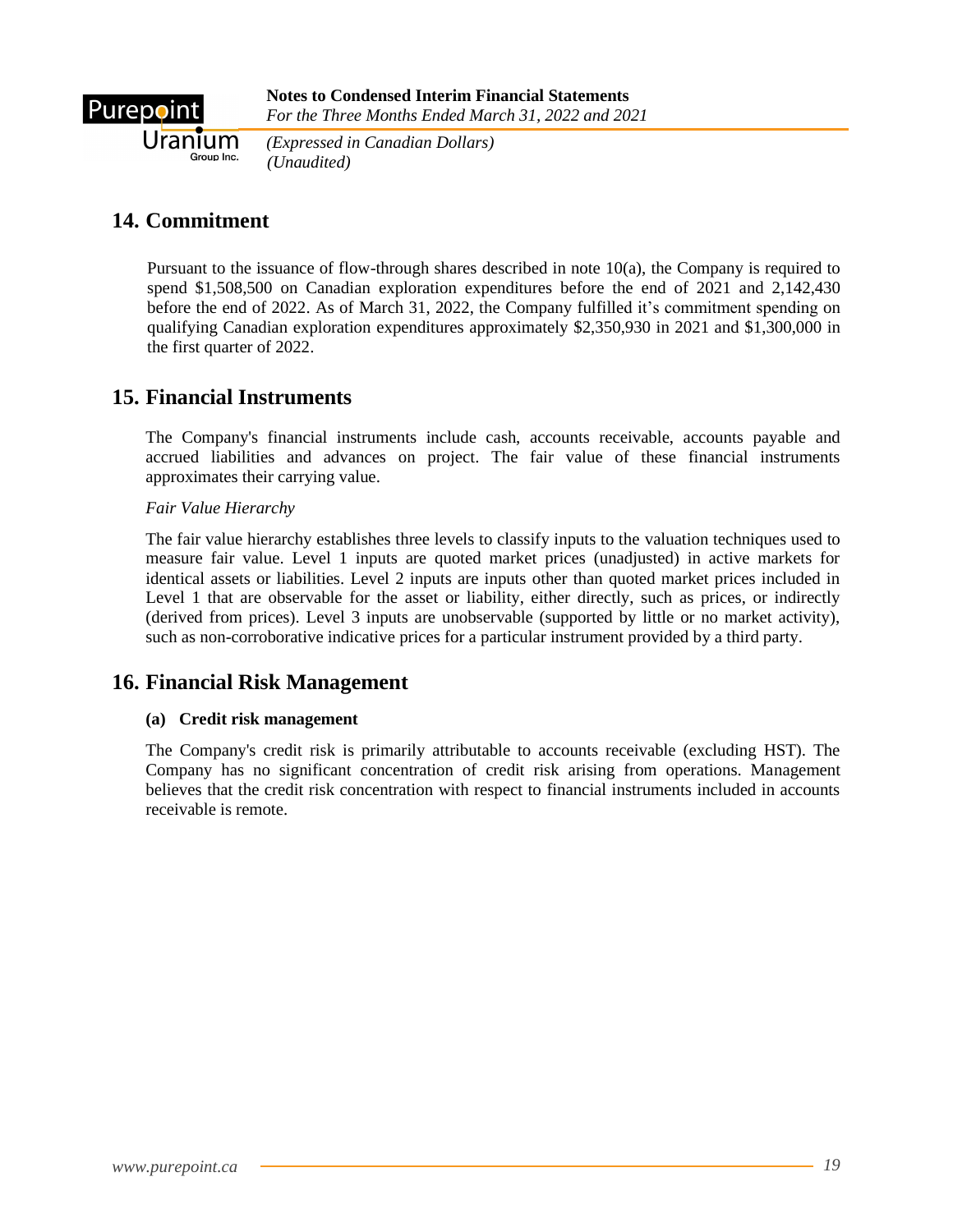

*(Expressed in Canadian Dollars) (Unaudited)*

## **16. Financial Risk Management - continued**

### **(b) Liquidity risk**

The Company has in place a planning and budgeting process to help determine the funds required to support the Company's normal operating requirements on an ongoing basis and its capital, development and exploration expenditures. The Company ensures that there are sufficient funds to meet its short-term requirements, taking into account its anticipated cash flows from operations and its holdings of cash.

As of March 31, 2022, the Company had cash totaling \$2,613,139, (December 31, 2021 - \$4,275,570) and receivable from government of \$94,464. All these funds are sufficient to settle current accounts payable and accrued liabilities of \$395,294 (December 31, 2021 - \$328,796).

#### **(c) Interest rate risk**

Interest rate risk is the risk that the fair value of future cash flows of a financial instrument will fluctuate because of changes in market interest rates. The Company has no interest bearing debt.

#### **(d) Commodity price risk**

The Company is exposed to price risk with respect to commodity and equity prices. Commodity price risk is defined as the potential adverse impact on earnings and economic value due to commodity price movements and volatilities. Equity price risk is defined as the potential adverse impact on the Company's earnings due to movements in individual equity prices or general movements in the level of the stock market. The ability of the Company to develop its mining properties and the future profitability of the Company is directly related to the market price of uranium. The Company closely monitors commodity prices, individual equity movements and the stock market to determine the appropriate course of action to be taken by the Company.

#### **(e) Fair value of financial assets and liabilities**

For cash, accounts receivable, excluding HST, and accounts payable and accrued liabilities and lease liability with a remaining life of less than one year, the carrying value amounts are equivalent to their fair values.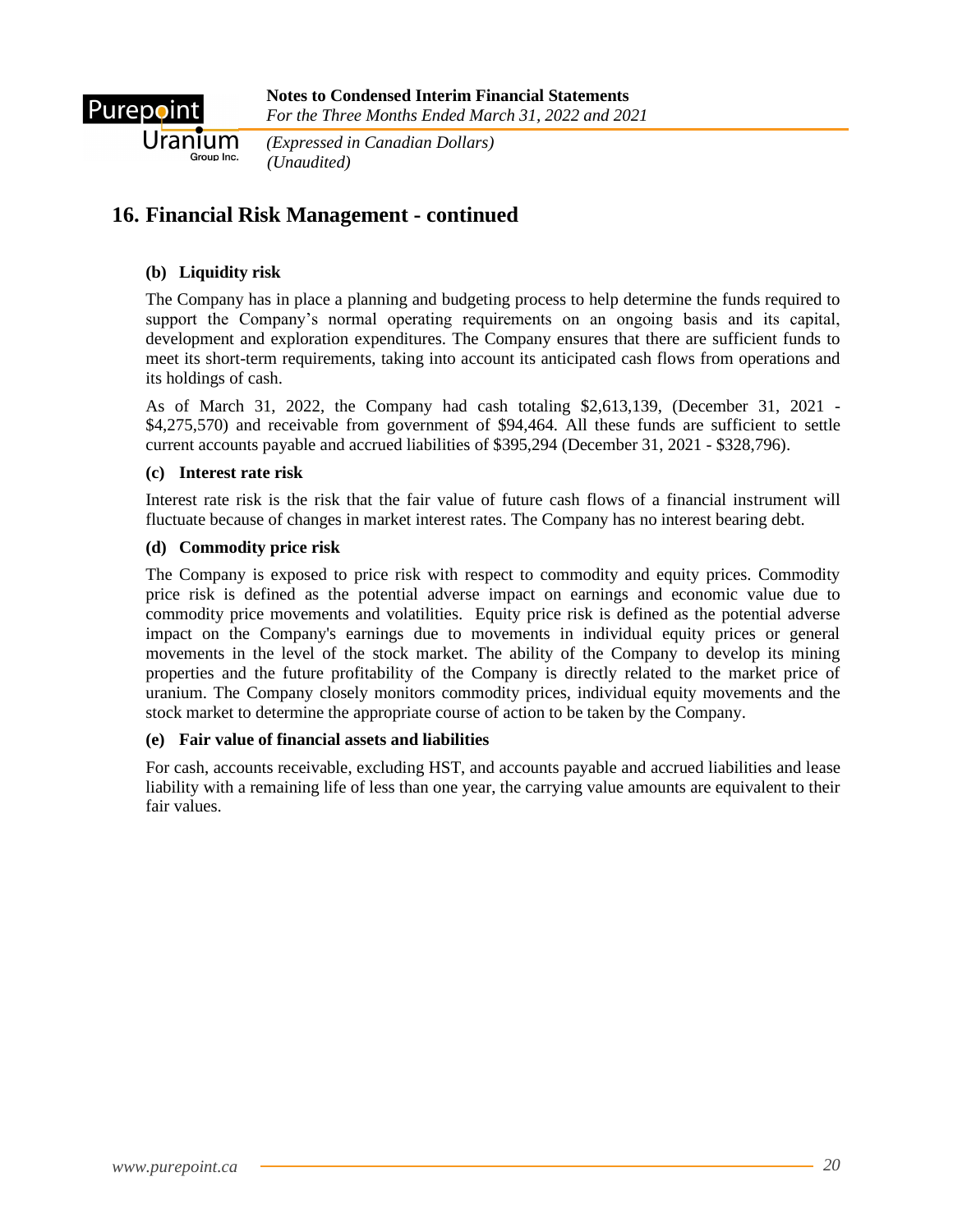

Uranium *(Expressed in Canadian Dollars) (Unaudited)*

# **17. Capital Risk Management**

The Company considers its capital structure to consist of capital stock and contributed surplus. The Company manages its capital structure and makes adjustments to it, based on the funds available to the Company, in order to support its exploration, development and operations activities.

The Company's objective when managing capital is to safeguard the Company's ability to continue as a going concern in order to pursue the exploration of its mineral properties and maximize shareholder returns. The Company satisfies its capital requirements through careful management of its cash resources and by utilizing bank indebtedness or equity issues, as necessary, based on the prevalent economic conditions of both the industry and the capital markets and the underlying risk characteristics of the related assets. As at March 31, 2022, the Company had no bank debt.

Management reviews its capital management approach on an ongoing basis and believes that this approach, given the relative size of the Company, is reasonable. There were no changes in the Company's approach to capital management during the period. The Company is not subject to externally imposed capital requirements.

## **18. Related Party Transactions and Balances**

Related parties include the Board of Directors, officers, close family members and enterprises which are controlled by these individuals as well as certain persons performing similar functions.

The remuneration of key management of the Company for the three-month periods ended March 31, 2022 and 2021 was as follows:

|                      | 2022      | 2021   |
|----------------------|-----------|--------|
| Remuneration         | 99,646 \$ | 90,558 |
| Share-based payments | Nil \$    | Nil    |